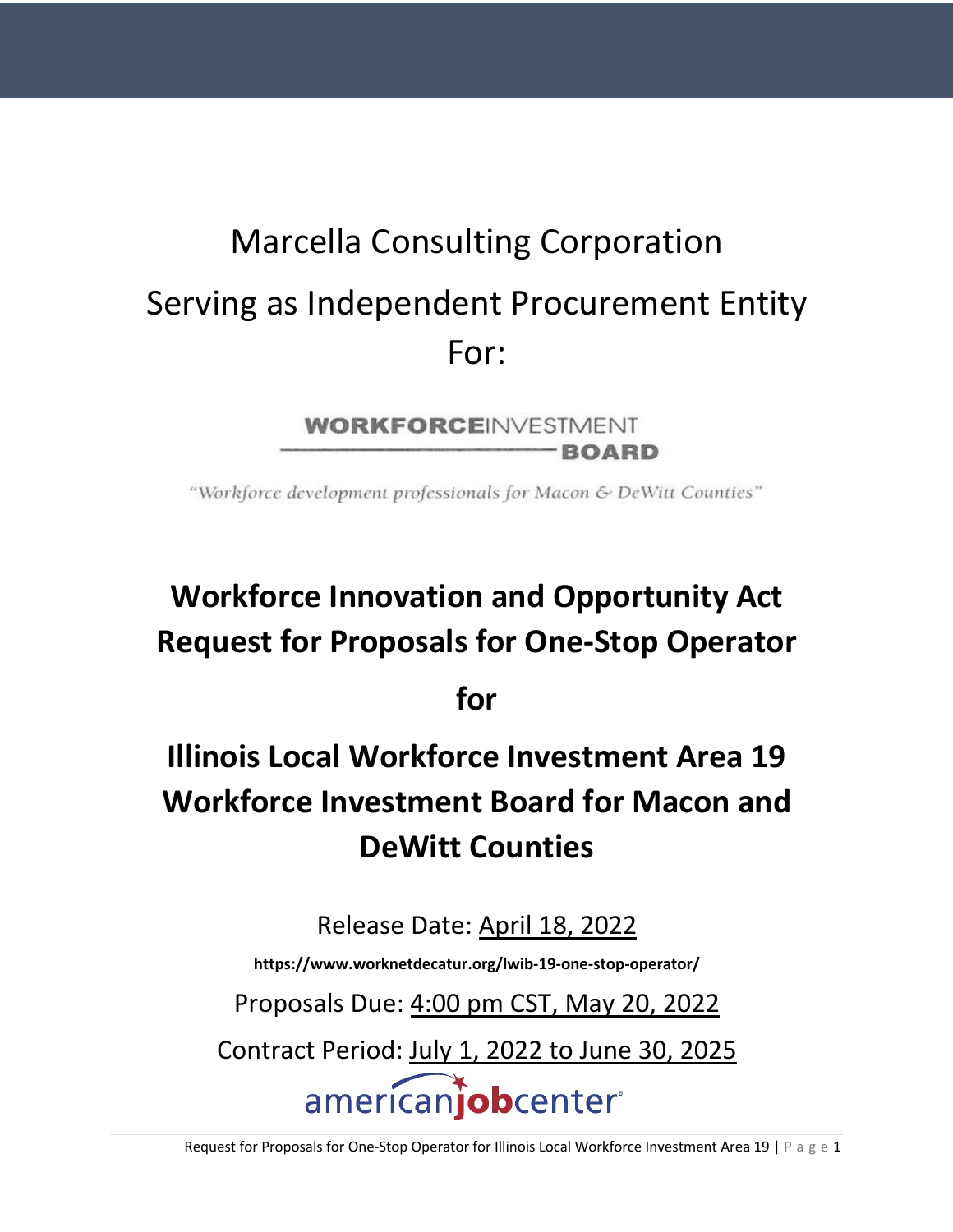| <b>Contents</b> |                                                                                             |  |
|-----------------|---------------------------------------------------------------------------------------------|--|
|                 |                                                                                             |  |
| 1.1             |                                                                                             |  |
| 1.2             |                                                                                             |  |
| 1.3             |                                                                                             |  |
| 1.4             |                                                                                             |  |
| 1.5             |                                                                                             |  |
| 1.6             |                                                                                             |  |
| 1.7             |                                                                                             |  |
| 1.8             |                                                                                             |  |
|                 |                                                                                             |  |
| 2.1             |                                                                                             |  |
|                 |                                                                                             |  |
|                 |                                                                                             |  |
|                 |                                                                                             |  |
|                 |                                                                                             |  |
| 2.2             |                                                                                             |  |
|                 |                                                                                             |  |
|                 |                                                                                             |  |
|                 |                                                                                             |  |
| 3.1             |                                                                                             |  |
| 3.2             |                                                                                             |  |
| 3.3             |                                                                                             |  |
|                 |                                                                                             |  |
|                 |                                                                                             |  |
| 3.4             |                                                                                             |  |
|                 |                                                                                             |  |
| 4.1             |                                                                                             |  |
| 4.2             |                                                                                             |  |
| 4.3             |                                                                                             |  |
|                 | Request for Proposals for One-Stop Operator for Illinois Local Workforce Investment Area 19 |  |
|                 | Request for Proposals for One-Stop Operator for Illinois Local Workforce Investment Area 19 |  |
|                 |                                                                                             |  |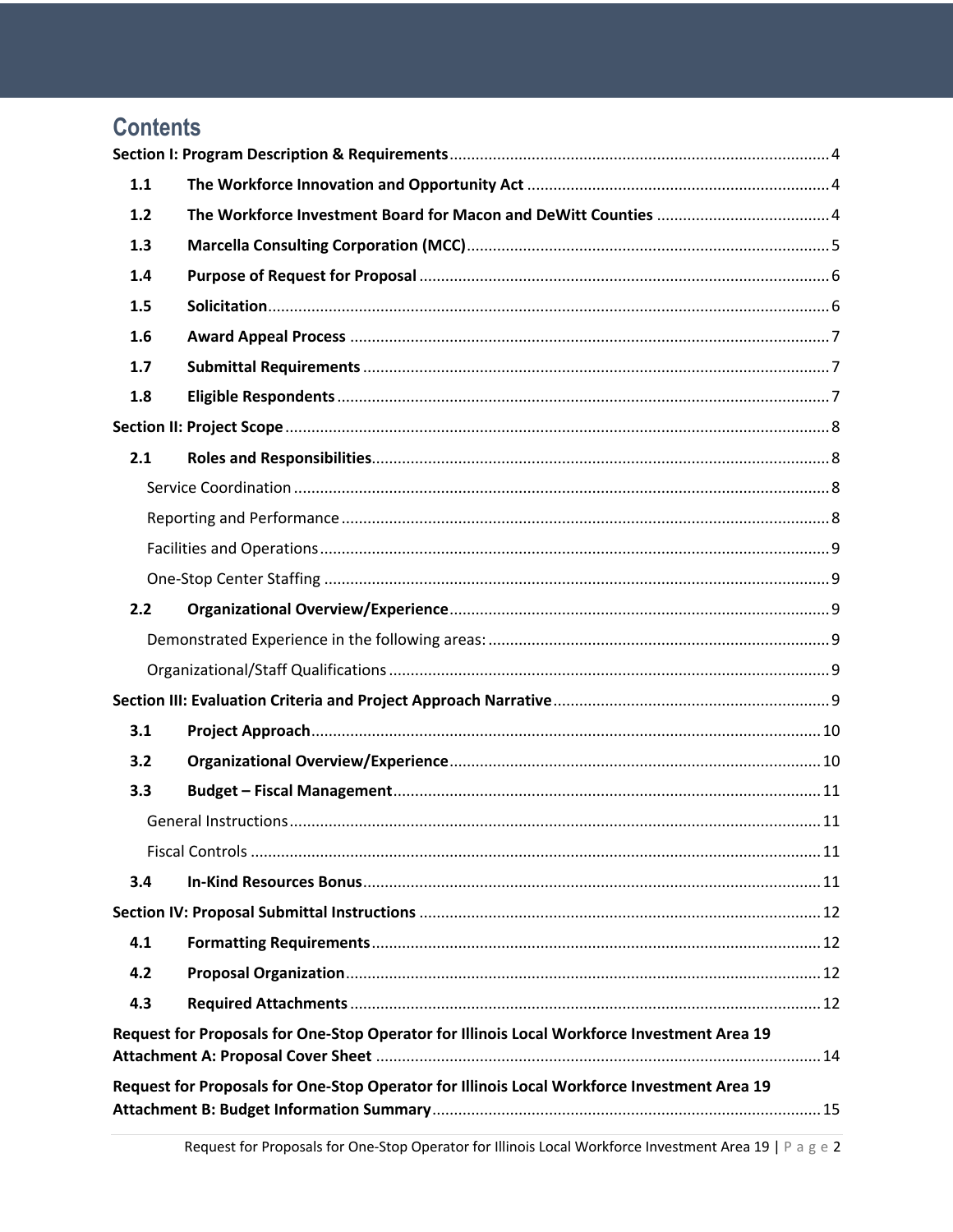| Request for Proposals for One-Stop Operator for Illinois Local Workforce Investment Area 19 |  |
|---------------------------------------------------------------------------------------------|--|
| Request for Proposals for One-Stop Operator for Illinois Local Workforce Investment Area 19 |  |
| Request for Proposals for One-Stop Operator for Illinois Local Workforce Investment Area 19 |  |
| Request for Proposals for One-Stop Operator for Illinois Local Workforce Investment Area 19 |  |
| Request for Proposals for One-Stop Operator for Illinois Local Workforce Investment Area 19 |  |
| Request for Proposals for One-Stop Operator for Illinois Local Workforce Investment Area 19 |  |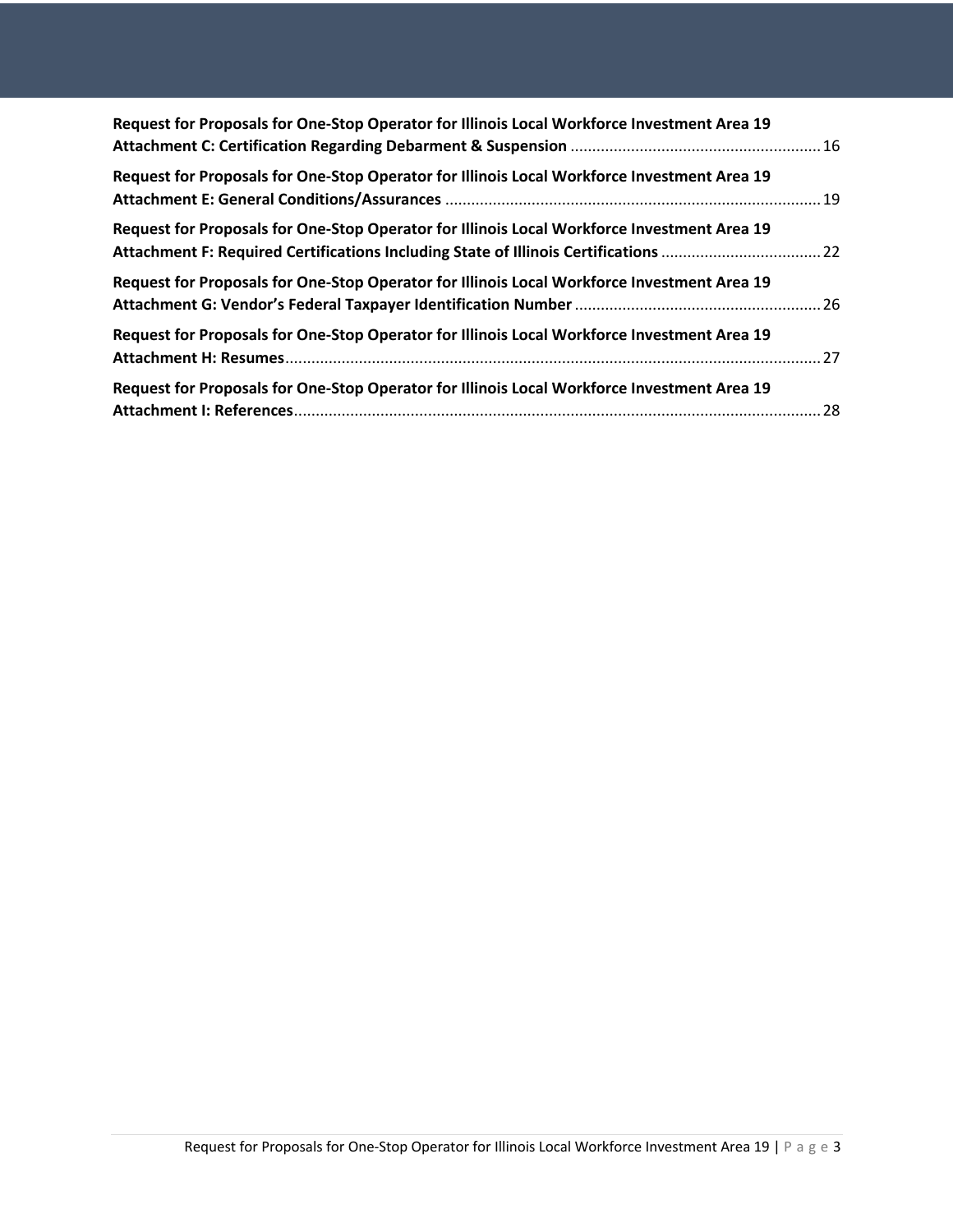## **Section I: Program Description & Requirements**

#### **1.1 The Workforce Innovation and Opportunity Act**

The Workforce Innovation and Opportunity Act (WIOA) is federal legislation that guides employment and training programs and was passed into law on July 22, 2014. WIOA provides the framework through which workforce areas and regions can leverage Federal, state, local and philanthropic resources to support businesses and job seekers. It seeks to help improve individual's access to employment and training activities that are relevant to current labor market conditions.

WIOA emphasizes training that leads to credentials in targeted growth sectors of the economy. It encourages service coordination among education and workforce partner agencies and the creation and utilization of career pathways in the targeted sectors. The legislation is designed to help workers, including those with barriers, to access services that lead to employment in demand occupations.

WIOA puts the One-Stop system and its operation at the forefront of workforce development activities. WIOA Section 121(d)(2)(A) requires that one-stop operators be chosen through a competitive process. The one-stop operator is responsible for the management functions of a one-stop career center. The Act also charges the Local Board with responsibility for conducting the competitive procurement for selection of a one-stop operator. This procurement must occur at least once every four years. The Workforce Investment Board for Macon and DeWitt Counties (WIB) is the Local Board that is responsible for carrying out the procurement in area 19.

#### **1.2 The Workforce Investment Board for Macon and DeWitt Counties**

The Workforce Investment Board (WIB) for Macon and DeWitt Counties plays a key role in the economic development of our area. There are 28 business and public-sector executives that make up the Workforce Investment Board. Members represent the following groups:

- Business
- Education
- Labor
- Community Based Organizations
- Economic Development
- One-Stop Programs

Established under the guidance of the Workforce Innovation & Opportunity Act (WIOA) of 2014 the WIB develops a plan for how the federal employment and training funds will be spent. The WIB also selects the operators and providers of services in the area and conducts oversight of the employment and training programs. The WIB coordinates workforce development activities with economic development and promotes participation of the private sector in the workforce development system.

#### The WIB's and Region's mission is to:

"Promote business driven talent solutions that integrate education, workforce and economic development resources across systems to provide businesses, individuals, and communities with the opportunity to prosper and contribute to growing the state's economy."

LWIA #19, and the Central Economic Development Region 1 of which it is a member, has adopted the State of Illinois strategic vision to support regional economic growth: **Vision:** Foster a statewide workforce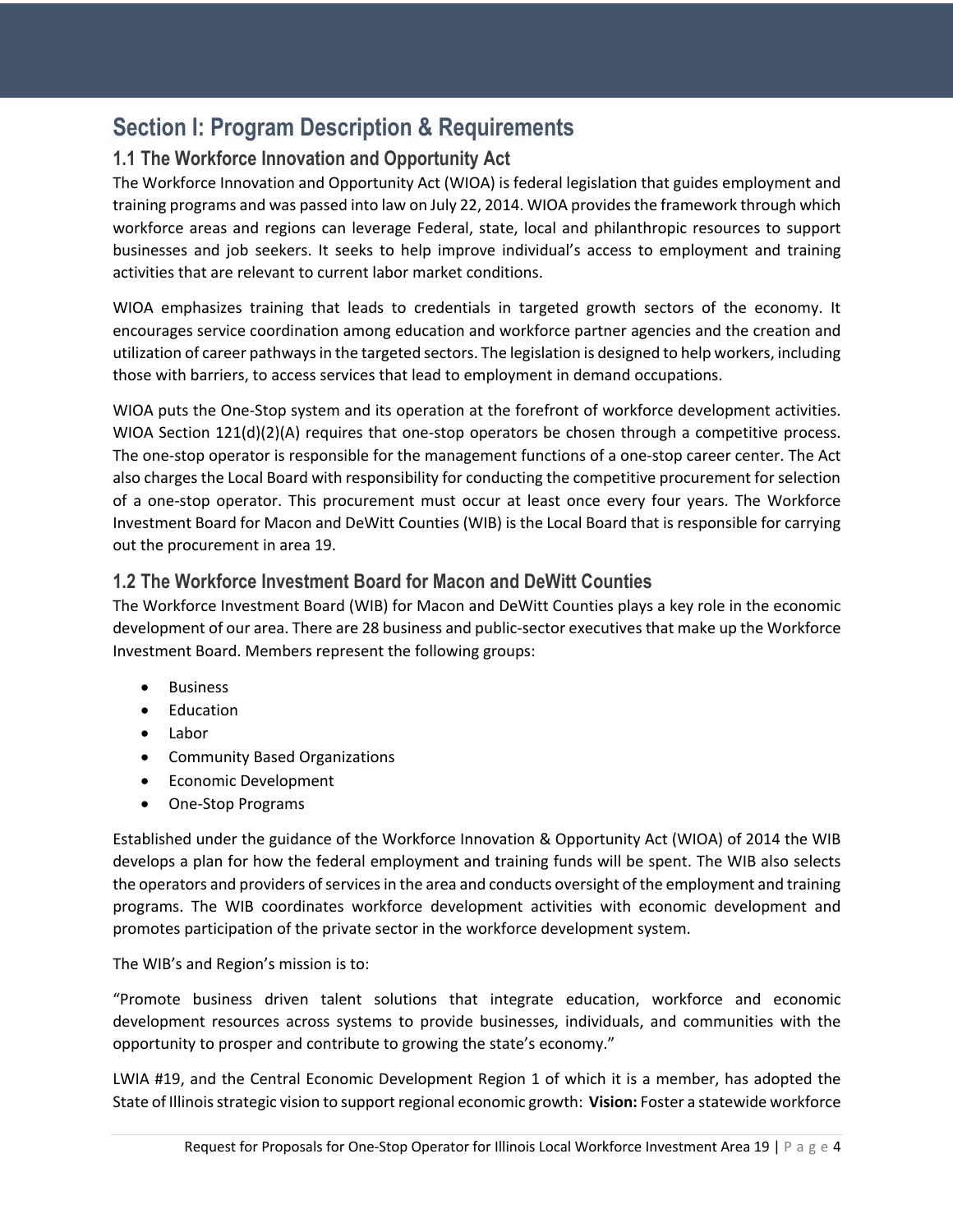development system that supports the needs of individuals and businesses to ensure Illinois has a skilled workforce to effectively compete in a global economy. This includes our commitment to:

- Maintaining a *Demand-Driven Orientation* to our planning work;
- Developing and maintaining *Strong Partnerships with Business*;
- Building *Pathways to Careers of Today and Tomorrow;*
- Engaging in *Cross-agency Collaboration and Connections* among each of the partners;
- Promoting *Integrated Service Delivery*;
- Ensuring *Equitable Access and Opportunity for all Populations*;
- Using *Clear Metrics for Progress and Success*; and
- Maintaining a *Focus on Continuous Improvement and Innovation*.

LWIA #19 also is committed to a local vision to ensure collaboration among education, workforce, economic development and required partners as they provide program participants the ability to move along their chosen career pathway, leading to high paying jobs in growing sectors of the economy that offer long-term opportunities for stable employment and ultimately assist businesses in Illinois to be competitive in a global economy.

In furtherance of these goals and in keeping with WIOA, The Workforce Investment Board for Macon and DeWitt Counties is requesting proposals for One-Stop Operator Services.

#### **1.3 Marcella Consulting Corporation (MCC)**

Marcella Consulting Corporation (MCC) led by workforce consultant Jeff Marcella, has been contracted by the WIB for Macon and DeWitt Counties to lead the procurement process for selecting a One-Stop Operator. MCC is a full-service consulting firm based in Chicago, Illinois with over 25 years of experience in workforce development activities, including providing assistance to workforce boards in strategic planning, WIOA Regional and Local Planning, WIOA Memorandum of Understanding negotiation and related workforce activities. For more information of MCC's experience and expertise, see Jeff Marcella's bio at linkedin.com/in/jeffmarcella

As the contracted entity to lead this procurement process, MCC serves as a "separate and independent outside entity to conduct the competition" for the One-Stop Operator.<sup>1</sup> MCC and its team will review all submitted proposals and evaluate them on a scale coordinated and agreed upon by the WIB of Macon and DeWitt Counties, with guidance from the Illinois Department of Commerce and Economic Opportunity (DCEO). Based on its evaluation, MCC will submit its selection, along with a description of the selection process and scoring justification, to the Board for approval.

<sup>&</sup>lt;sup>1</sup> Cited in US Department of Labor, Employment and Training Administration, Training Employment and Guidance Letter (TEGL) WIOA No. 15-16, Competitive Selection of One-Stop Operators, released January 17, 2017. This TEGL provides significant background information on the selection process and roles and responsibilities of the One-Stop Operator within the WIOA system. Applicants are strongly encouraged to become familiar with the content of this document. It can be found at https://wdr.doleta.gov/directives/corr\_doc.cfm?DOCN=8116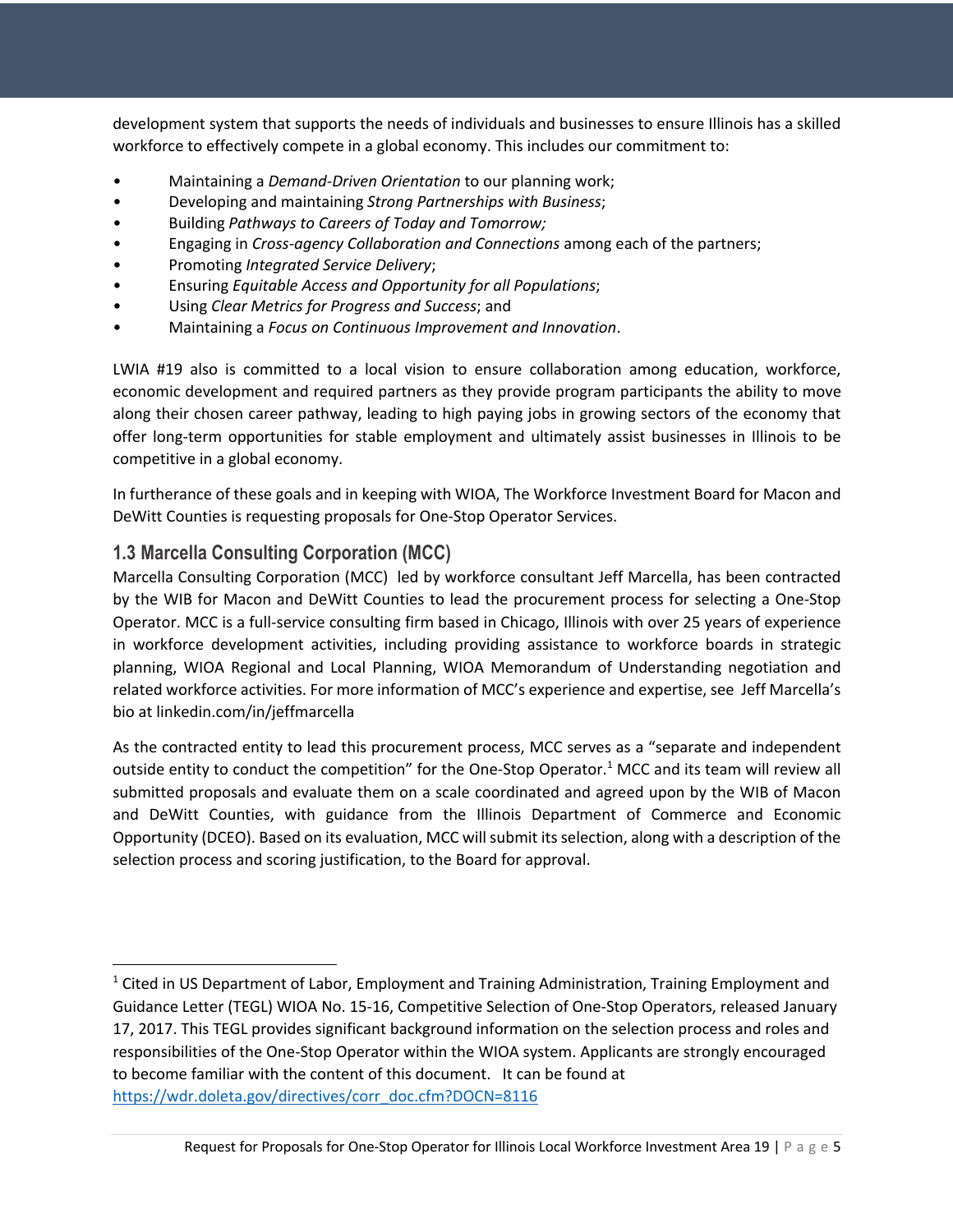#### **1.4 Purpose of Request for Proposal**

The Workforce Innovation and Opportunity Act puts forth a framework for establishing One-Stop Career Centers. Each comprehensive center must have a One-Stop Operator and that Operator must comply with requirements established under WIOA and its implementing rule. At a minimum, the role of the One-Stop Operator is to coordinate the service delivery of required one-stop partners and service providers.

The purpose of the RFP is to solicit proposals from qualified entities for a WIOA One-Stop Operator for LWA 19. In LWA 19, the comprehensive One-Stop Center is located at:

Illinois WorkNet Center 757 West Pershing Road Decatur, Illinois 62526

#### **1.5 Solicitation**

- The WIB for Macon and DeWitt Counties, through MCC, hereby solicits proposals, using a competitive bid process, to qualified organizations to provide One-Stop Operator services for the LWIA 19 workforce system.
- This RFP does not commit the WIB to accept any proposal submitted, nor is the WIB responsible for any costs incurred by the respondent(s) in the preparation of the response to this RFP.
- MCC reserves the right to reject any or all proposals and/or to accept or reject any or all items in the proposal.
- MCC reserves the right to negotiate with the respondent(s) after proposal review, if such action is deemed to be in their best interest.
- MCC reserves the right to modify any resulting contract to include additional responsibilities reasonably related to the initial scope of work with necessary funding to support completion of those additional tasks provided as appropriate.
- The contract will be on a cost reimbursement basis.
- The contract duration will be from  $7/1/2022$  to  $6/30/2025$ .
- The WIB has allotted \$26,500.00 annually for the One-Stop Operator Management Contract. This includes all costs related to coordination and integration of all one-stop system partners, and any travel or mileage related to partner coordination.
- The specifications outlined in this RFP have been deemed to be a minimum acceptable standard. The respondent(s) are encouraged to submit a proposal that will provide LWA 19 with the best quality and cost-effective option for the services being requested.

#### **RFP Release and Timeline**

| <b>Task</b>                           | <b>Deadline</b> |
|---------------------------------------|-----------------|
| <b>RFP Released</b>                   | 4/18/2022       |
| <b>Bidders Meeting</b>                | 5/2/2022        |
| <b>Deadline for Questions</b>         | 5/6/2022        |
| Response to Question(s) Posted Online | 5/7/2022        |
| Deadline for Proposal Submission      | 5/20/2022       |
| Interviews (if applicable)            | Week of 5/23/22 |
| MCC's Recommendation to the WIB       | 6/3/2022        |
| Approval by the WIB                   | 6/10/2022       |
| <b>Finalize Operator Contract</b>     | 6/15/2022       |
| <b>Contract Begins</b>                | 7/1/2022        |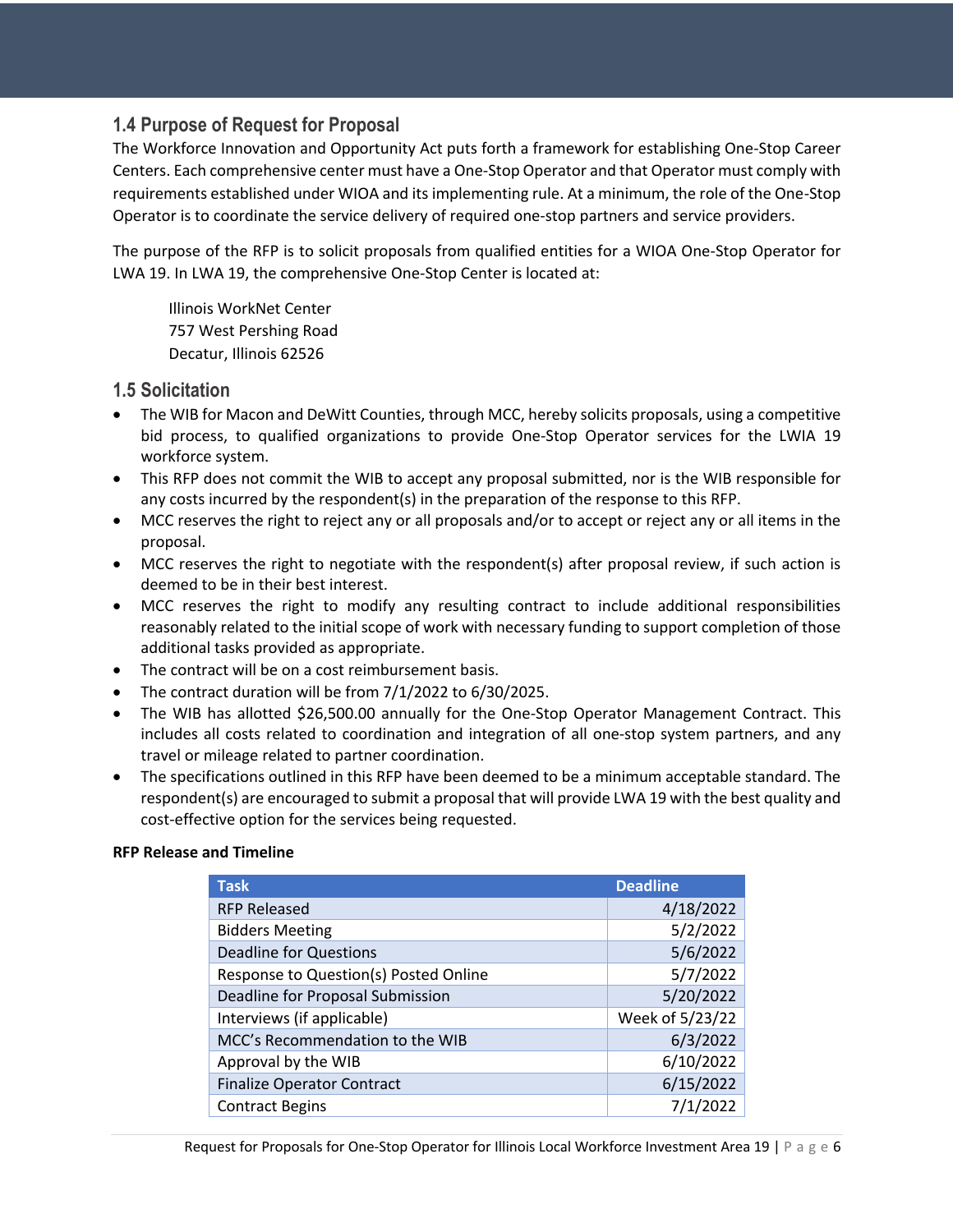All information pertaining to this procurement process will be available at the WIB's website at https://www.worknetdecatur.org/lwib-19-one-stop-operator/ including the RFP, questions, response to questions, contact information and schedule of events. Additionally, the WIB's policies and procedures related to procurement and conflict of interest can be found at **https://www.worknetdecatur.org/lwib-19-one-stop-operator/** and **https://www.worknetdecatur.org/policies-procedures/**. A Bidders Meeting will be held on May 2, 2022 at 10:00am Central Time at the following link.

**https://us02web.zoom.us/j/81929442689?pwd=ME8wNkhhUXp2Y0xDREYyOG1WdGczZz09 Meeting ID: 819 2944 2689 Passcode: 192078 One tap mobile +13126266799,,81929442689#,,,,\*192078# US (Chicago)**

Interested organizations should consider attending, but it is not mandatory. Questions may be brought to this meeting. Questions may also be submitted electronically to Jeff Marcella at jeffmarcella@gmail.com by May 6, 2022. Please reference "LWIA 19 One Stop Operator RFP" in your question. All responses to questions will be posted publicly on the WIB website by May 7, 2022.

#### **1.6 Award Appeal Process**

Respondents have 10 business days from the date of notification of award or non-award to appeal the results of the proposal review and selection process. Such appeal must be submitted electronically to Jeff Marcella at jeffmarcella@gmail.com who will send an electronic receipt. The appeal must cite the reason(s) the non-selected respondent believes that the selection is not in conformance with the requirements of the RFP or the selection process described herein. The Workforce Investment Board for Macon and DeWitt counties will review appeal requests and make a final determination within 30 days of receiving an appeal of the award selection.

#### **1.7 Submittal Requirements**

All proposals must conform to the requirements of the Request for Proposal (RFP). All proposals must provide all information requested. Incomplete information and insufficient signatures and documentation may result in disqualification of the proposals. Authorized personnel of the bidder must sign the proposal, either electronically or manually and scanned. Proposals must be submitted no later than 4:00 p.m. CST, May 20, 2022. **Proposals must be submitted electronically to Jeff Marcella at jeffmarcella@gmail.com**. Please reference "LWIA 19 One Stop Operator RFP" in the subject line of your submission email.

#### **1.8 Eligible Respondents**

Under WIOA Section 121(d)(2)(B), the following are eligible respondents to this RFP:

- A single entity (public, private, or non-profit) or a consortium of entities. If the consortium of entities is one of one-stop partners, it must include a minimum of three of the one-stop partners.
- The one-stop operator may operate one or more one-stop centers. There may be more than one one-stop operator in a local area.
- The types of entities that may be a one-stop operator include:
	- o An institution of higher education;
	- o An Employment Service State agency established under the Wagner-Peyser Act;
	- $\circ$  A community-based organization, nonprofit organization, or workforce intermediary;
	- o A private for-profit entity;
	- o A government agency;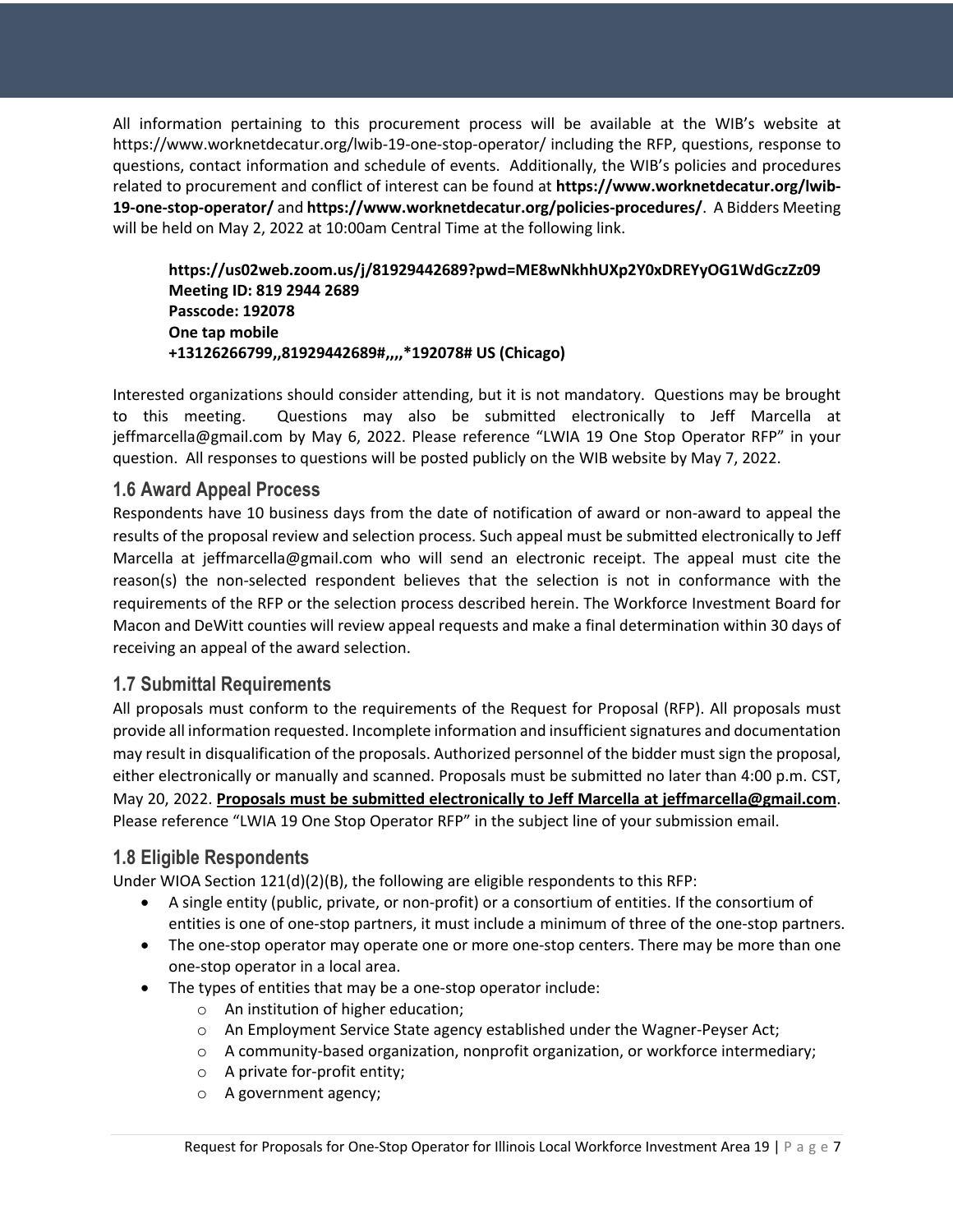- $\circ$  A Local Workforce Development Board, with approval of the chief elected official and the Governor; or
- $\circ$  Another interested organization or entity, which can carry out the duties of the onestop operator. Examples may include a local chamber of commerce or other business organization, or a labor organization.
- Elementary schools and secondary schools are not eligible as one-stop operators, except that a nontraditional public secondary school such as a night school, adult school, or an area career center and technical education school may be selected.

Note: Respondents should indicate in their proposal which of the above types of eligible respondents they represent. Consortium respondents should identify each of the organizations that form the consortium and the type of eligible respondent that each represents.

## **Section II: Project Scope**

#### **2.1 Roles and Responsibilities**

The roles and responsibilities of the One-Stop Operator will include, but are not limited to the following:

#### Service Coordination

- Convene meetings of the required WIOA partners to support the implementation of the Memorandum of Understanding. The Operator will develop agendas, facilitate meetings and provide minutes from the meeting.
- Coordinate service delivery of required one-stop partners and service providers.
- Conduct outreach and partnership building to a diverse pool of partner entities beyond required and core partners, with a focus on building relationships with public, nonprofit, and other entities that can provide benefit to the One-Stop's work for its job seeker and business customers.
- Coordinate partner outreach and services to business.
- Coordinate partner outreach and services to individuals. This work must have a strong focus on outreach to disadvantaged communities and populations and be coordinated within a comprehensive diversity equity and inclusion (DEI) strategy for the One-Stop system.
- Coordinate partner service delivery models outlined in the One-Stop Partners Memorandum of Understanding for those services provided at the center and through direct linkage. This should include an expanded capacity for virtual and remote services and building flexibility to quickly pivot between in-person and remote/online/virtual service methods as needed. Note: The One-Stop Operator will refrain from establishing practices that create disincentives to

providing services to individuals with barriers to employment who may require longer-term services, such as intensive employment, training and education services.

- Ensure effective referral processes are in place for all partner services that include standardization of format, follow-up requirements and reporting.
- Lead partners in the development of customer satisfaction feedback and reporting mechanisms.

#### Reporting and Performance

- Produce a formal report of the partner's progress in implementing the Memorandum of Understanding to the Board on a quarterly basis.
- Coordinate the production by the required partners of quarterly WIOA performance outcomes reports for the Board.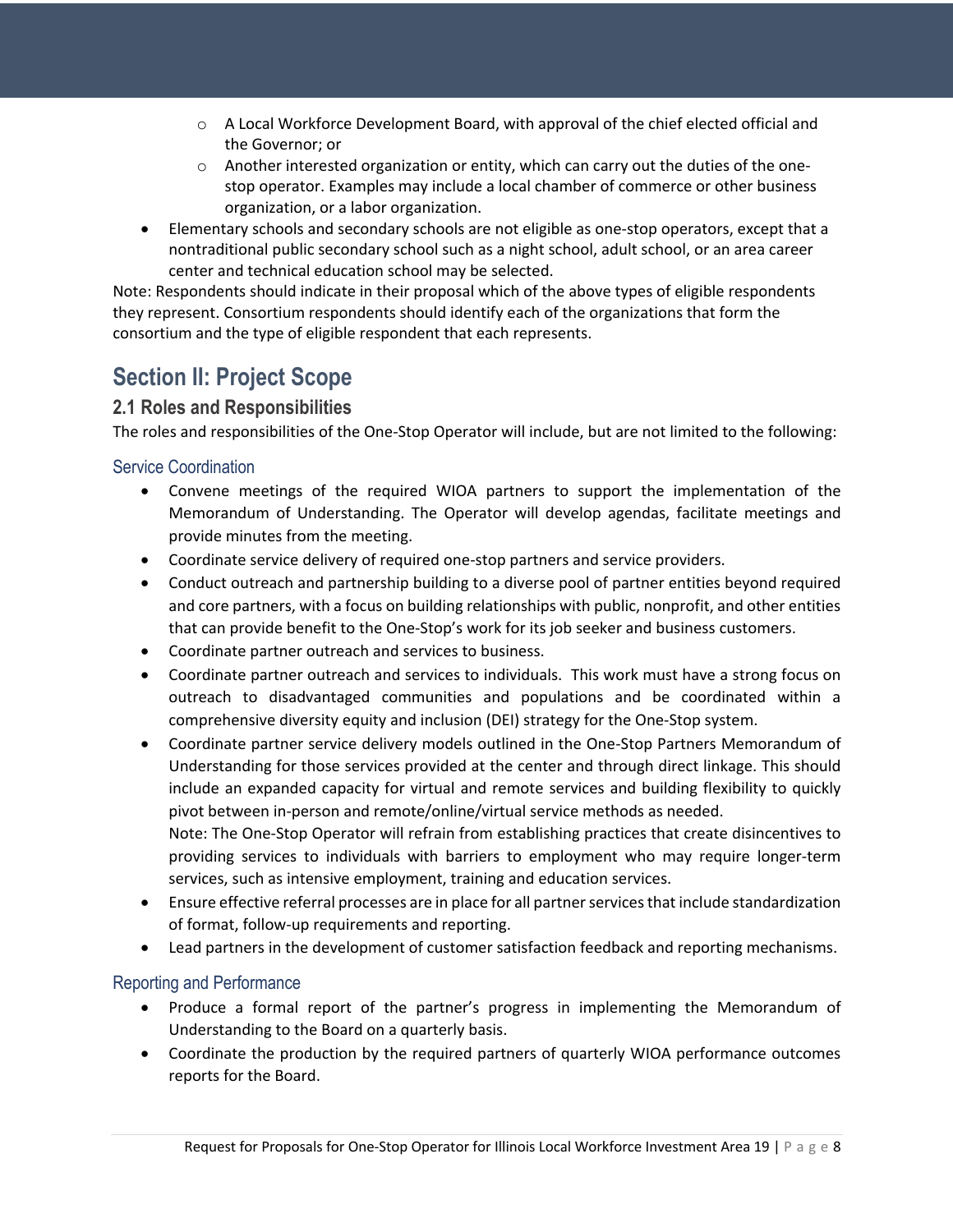- Produce a formal report to the Board semi-annually of the One-Stop Operator's progress in meeting the following goals.
- Timely convening of One-Stop Partners in furtherance of the MOU.
- Integrate services and programs through a common referral process.
- Build integration among programs through cross training of staff.
- Facilitate and/or produce performance and other reports to the WIB.

#### Facilities and Operations

- Manage hours of operation at the One-Stop Center.
- Facilitate the resolution of issues related to space usage, facility location and customer flow.
- Coordinate the center calendar to schedule facility usage for use of classrooms, workshops and conference rooms.

#### One-Stop Center Staffing

- Facilitate cross training among One-Stop System partner staff.
- Develop annual staffing plan.

#### **2.2 Organizational Overview/Experience**

The organization selected to perform the One-Stop Operator duties outlined in Section 2.1 shall be able to demonstrate their past effectiveness in delivering similar services and shall demonstrate the experience of staff proposed to be assigned to these duties.

#### Demonstrated Experience in the following areas:

- Convening professional meetings and events.
- One-Stop Operator related activities associated with the coordination of services to business and job seekers.
- Implementation of Memorandums of Understanding or other similar agreements.
- Service integration including customer referrals and customer satisfaction.
- Experience providing services with an intentional focus on incorporating diversity, equity, and inclusion into programming.
- Facilities management and staffing.
- Production of professional reports including those specifically related to performance outcomes and progress benchmarks.
- Workforce development programs and systems.

#### Organizational/Staff Qualifications

- Proven workforce management expertise.
- Demonstrated past successful coordination efforts.

## **Section III: Evaluation Criteria and Project Approach Narrative**

Proposals will be evaluated based on the respondent's qualifications and responses to the following criteria. It is recommended that respondents' proposal Project Approach Narrative answer each question below and organize the proposal following the protocol below (for example with section headings, 3.1.a., 3.1.b., 3.1.c., and so on). *Respondents do not need to restate the question text in their response*.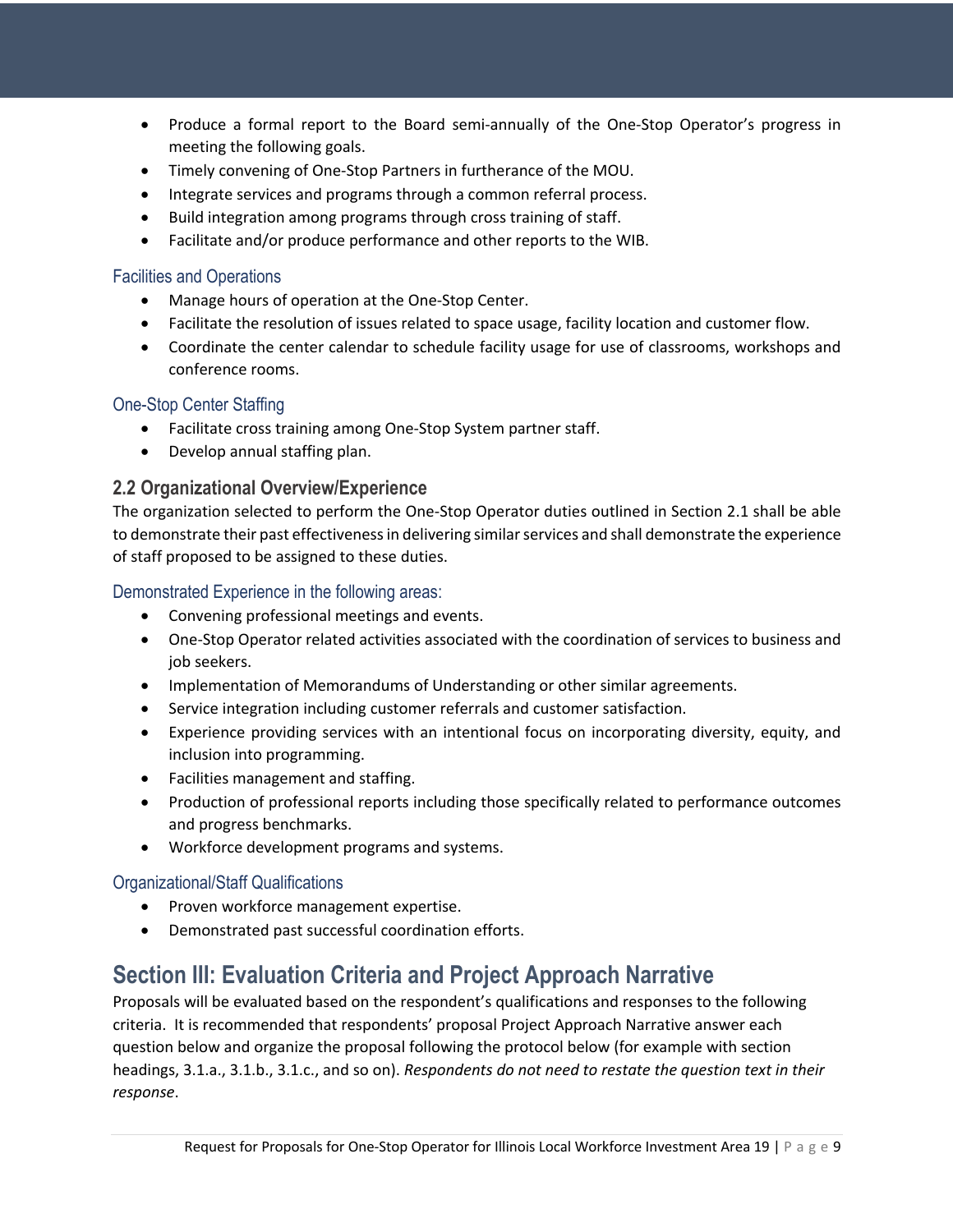#### **3.1 Project Approach**

This category will evaluate the respondent's adequacy in providing the roles and responsibilities outlined in Section 2.1. **(40 Points)**

- a. Describe your approach for convening meetings of One-Stop Partners.
- b. Describe your approach for coordinating the delivery of One-Stop Partner and Service Provider services, as outlined in the MOU.
- c. Describe the proposed philosophy, approach and implementation plan for outreach and recruitment to
	- $\circ$  a broad array of customers including employers across all regional industries;
	- $\circ$  a diverse population of individuals including diversity based on race/ethnicity, age, gender and gender identity, sexual orientation, religion and other factors;
	- $\circ$  economically disadvantaged individuals; dislocated workers; and individuals with various barriers to employment.
- d. Describe your approach to coordinating virtual and remote services within the One-Stop system.
- e. Describe your approach to service integration activities including those associated with common customer referral.
- f. Describe your approach to developing processes for measuring customer satisfaction levels including the types of customer satisfaction feedback methods and associated reports.
- g. Describe your approach to reporting and performance functions including plans for regular meetings and the production of quarterly and semi-annual reports.
- h. Describe your approach to management of the facility including use of space for delivery of services and resolution of any associated issues.
- i. Describe your approach to coordinated staffing including cross training, integration and annual staffing plans.

#### **3.2 Organizational Overview/Experience**

This category will evaluate the respondent's organizational capability and staff experience in providing One-Stop Operator services outlined in Sections 2.1 and 2.2. **(30 Points)**

- a. Provide a brief description of the respondent's organization, history and services.
- b. Describe your organization's or staff's experience in operator functions associated with coordination of partner services, referral tracking and measurement of customer satisfaction.
- c. Describe your organization's or staff's experience in operator functions associated with management and scheduling of facility and staff resources.
- d. Describe your organization's or staff's experience in operator functions associated with facilitation of professional meetings and convening of partners in the development and implementation of local Memorandum of Understanding or similar agreements.
- e. Describe your organization's experience providing services with an intentional focus on incorporating diversity, equity, and inclusion into programming and providing outreach and services to diverse populations.
- f. Describe your organization's or staff's experience in performance management including; attaining performance expectations for program outcomes, include performance results for the past two years if applicable.
- g. Describe your organization's or staff's experience in developing reports on program benchmarks or outcomes for use by oversight agencies.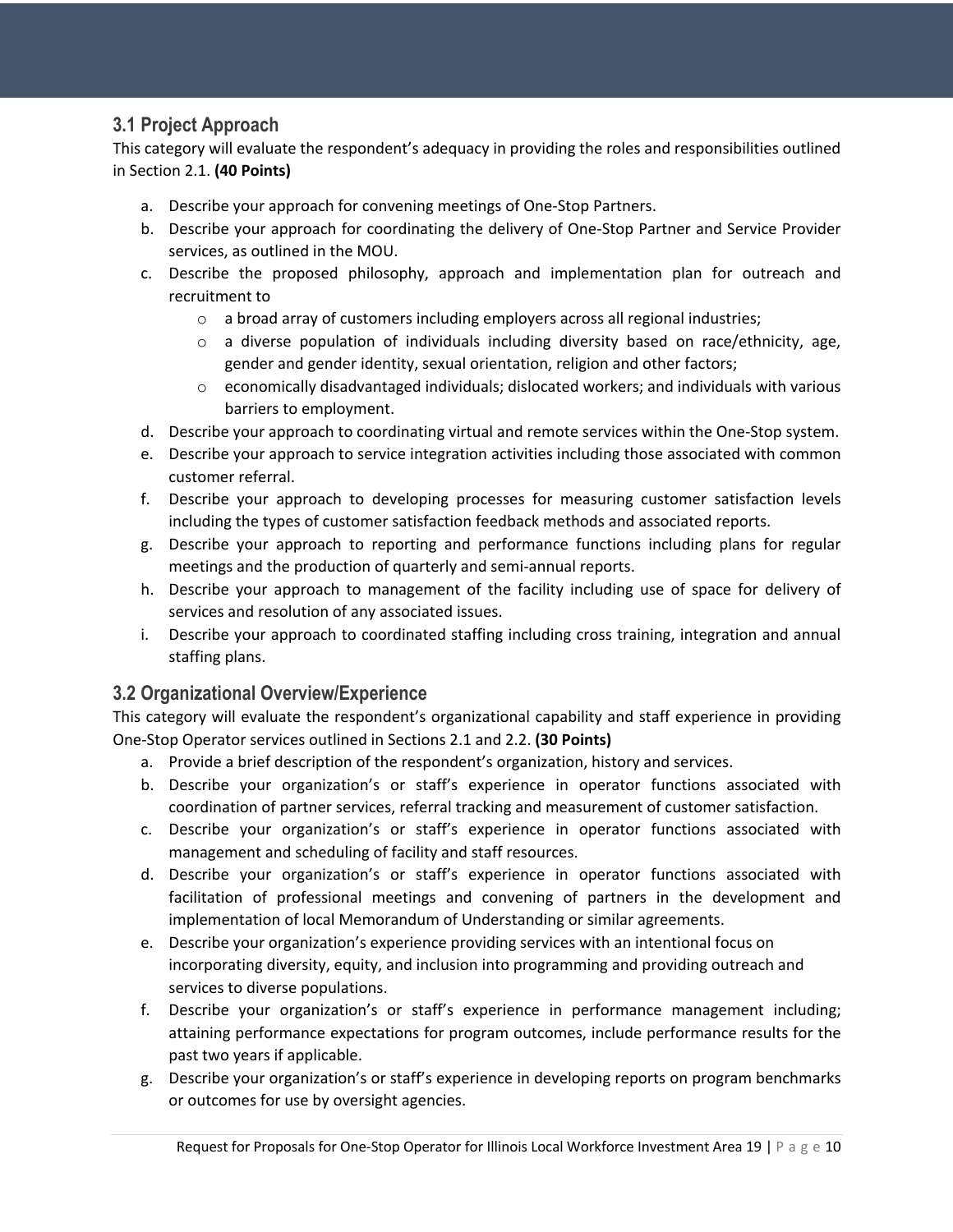- h. Provide a list of the qualifications of the individual(s) that will fulfill the functions of the One-Stop Operator. If this person is not yet hired, then provide a list of the qualifications to be included in the job posting.
- i. Provide a proposed organizational chart for the One-Stop Operator.

#### **3.3 Budget – Fiscal Management**

This category will evaluate the cost of the proposal, the reasonableness of those costs to carry out the responsibilities outlined in Section 2.1, ability to comply with budgetary, administrative requirements as outlined in Section 2.2 and adequate fiscal controls. **(25 Points)**

#### General Instructions

- Complete and submit the line item budget form from Attachment B with the proposal. Details of the cost allocation method should be included if applicable and the organization's indirect cost rate and how it was determined should be included if used. Please do not submit other budget forms or materials. *The budget form is not considered in the page limit.*
- Provide a budget narrative that justifies why the funds being requested are critical to the LWIA 19 One-Stop operation and that the costs as reasonable and necessary to the program. Include detailed breakout for staff positions, percentage of time dedicated to each position, proposed wage/salary and justification for including each position in this proposal. All costs should be necessary and reasonable in accordance with the Federal guidelines set forth in the Uniform Administrative Requirements, Cost Principles and Audit Requirements for Federal Awards set forth in 2 CFR 200.
- Costs included in the proposed budget cannot already be paid by another source; they must be actual costs incurred in delivering the proposed services, and these funds cannot supplant funds already received by the proposing organization.
- Give details of the organization's cost allocation method if one is used; e.g., prorating the cost of supplies based on the number of staff, or the cost of salaries based on percentage of time spent on this contract.
- Please also include details of the organization's indirect cost rate, along with how it was determined, if one is used.
- State what contingency plans are in place to repay the WIB, in the event that there are any disallowed costs as a result of an audit or monitoring review.

Fiscal Controls

- Describe your organization's experience with administering federally funded programs.
- Provide evidence that a proper accounting system is in place.
- Provide as an attachment your fiscal audit for the past year and monitoring reports for the most recent year if applicable.

The selected operator must disclose any potential conflict of interest arising from the relationship of the one-stop operator with particular training service providers or other service providers, including but not limited to, career service providers.

#### **3.4 In-Kind Resources Bonus**

Identify any in-kind resources/support for the one-stop work and list it in the budget. Include each committed or proposed source of funding and the amount of funding. **(Up to 5 Points)**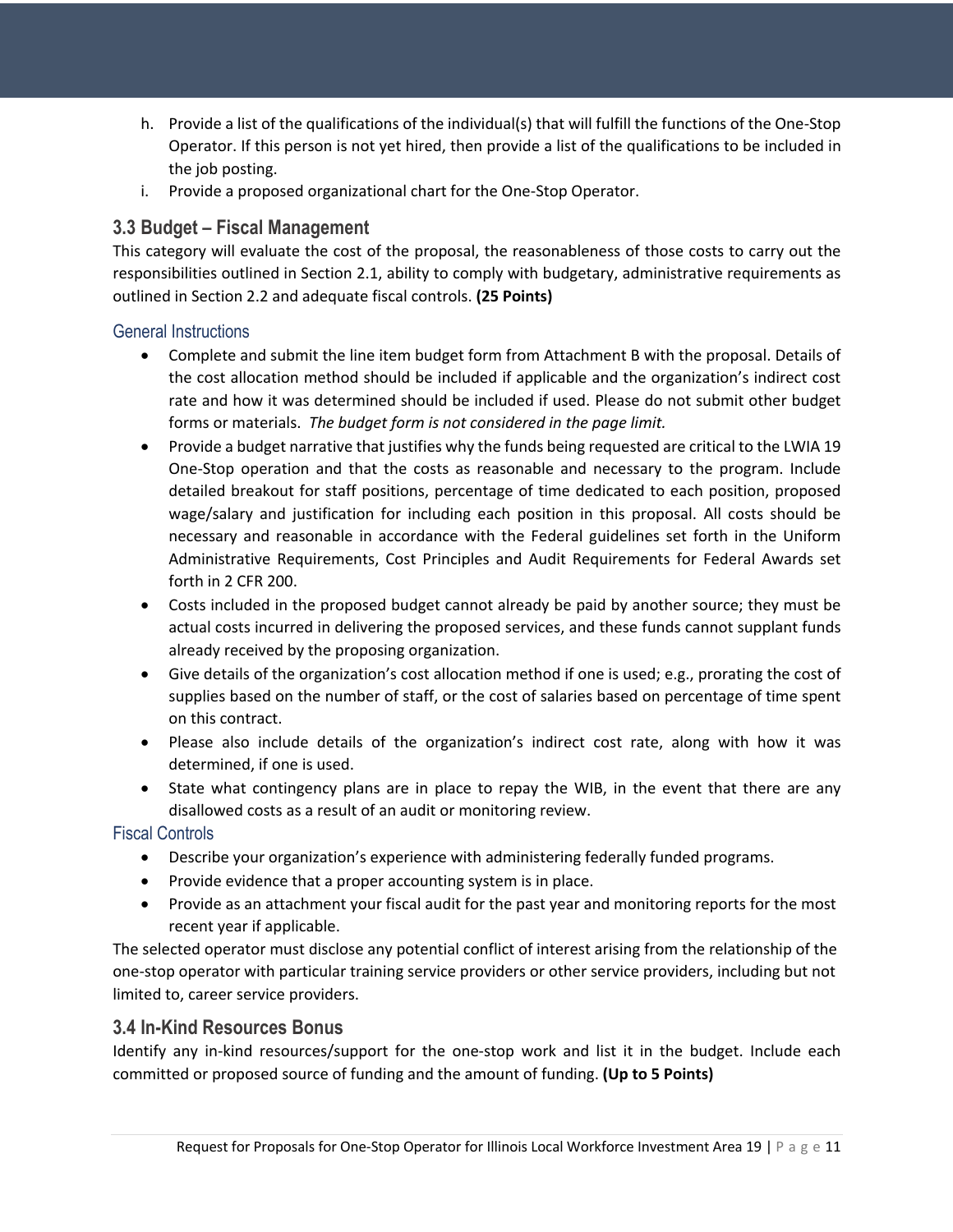### **Section IV: Proposal Submittal Instructions**

The respondent(s) must complete and submit a proposal in this order and consisting of a Cover Page, Table of Contents, Executive Summary, Project Approach Narrative and Attachments. All proposals should clearly demonstrate the respondent's qualifications and abilities to provide the services outlined in Section II – Project Scope for One-stop Center Operator. Proposals not conforming to these formatting and proposal organization requirements may have points deducted in the case of formatting or may not be deemed non-responsive.

All proposals must conform to the requirements of the Request for Proposal (RFP). All proposals must provide all information requested. Incomplete information and insufficient signatures and documentation may result in disqualification of the proposals. Authorized personnel of the bidder must sign the proposal, either electronically or manually and scanned. Proposals must be submitted no later than 4:00 p.m. CST, May 20, 2022. **Proposals must be submitted electronically to Jeff Marcella at jeffmarcella@gmail.com**.

#### **4.1 Formatting Requirements**

To simplify the review process and obtain the maximum degree of comparison, each proposal shall be formatted as follows:

- Font size: 12 point
- Font style: Times New Roman
- Line spacing: Single-spaced
- Margins: 1" on all sides
- Page number: Bottom right of each page
- Other: Proposals should be submitted electronically. Each section should be clearly marked.

#### **4.2 Proposal Organization**

- Cover Page Attachment A
- Table of Contents Include a table of contents that identifies the material in the proposal by section and page number.
- Executive Summary Include an executive summary that provides a brief overview of the proposal not to exceed one (1) page.
- Project Approach Narrative Include a detailed narrative, not to exceed 15 pages, that describes your proposed response to each of the required proposal evaluation criteria, including Project Approach (3.1), Organizational Overview - Experience (3.2), Budget and Fiscal Management (3.3), and In-Kind Resources (3.4). It is recommended that respondents' proposal Project Approach Narrative answer each question below and organize the proposal following the protocol below (for example with section headings, 3.1.a., 3.1.b., 3.1.c., and so on). Respondents do not need to restate the question text in their response.

#### **4.3 Required Attachments**

The respondent must include each of the following attachments to the proposal, which do not count toward the page limit:

- A. Proposal Cover Sheet Format This is to be included as the cover page for the proposal.
- B. Budget Information Summary This is a summary budget page to be attached to the proposal.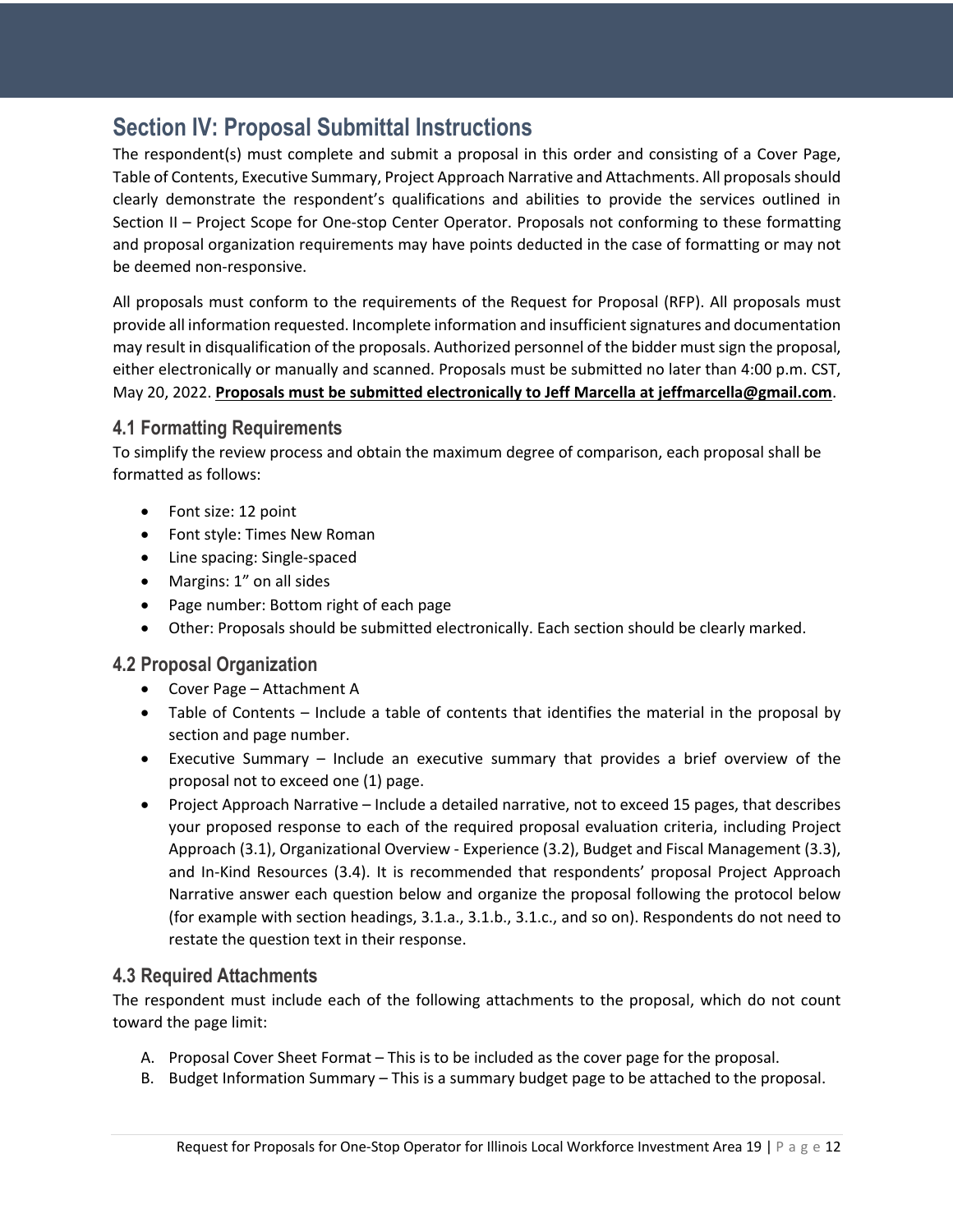- C. Certification Regarding Disbarment and Suspension This is to be signed by the authorized representative of the proposing organization and attached to the proposal.
- D. Certification Regarding Lobbying This is to be signed by the authorized representative of the proposing organization and attached to the proposal.
- E. General Conditions and Assurances This is to be signed by the authorized representative of the proposing organization and attached to the proposal.
- F. State of Illinois Required Certifications This is to be signed by the authorized representative of the proposing organization and attached to the proposal.
- G. Federal Tax Payer Identification Number This is to be signed by the authorized representative of the proposing organization and attached to the proposal.
- H. Resumes Include resumes outlining the personal qualifications for each staff person to be included in the proposal.
- I. References Include contact information (name, organization, e-mail address, telephone number) for three references that may be contacted by the WIB who are familiar with the respondent's qualifications to perform the proposed work.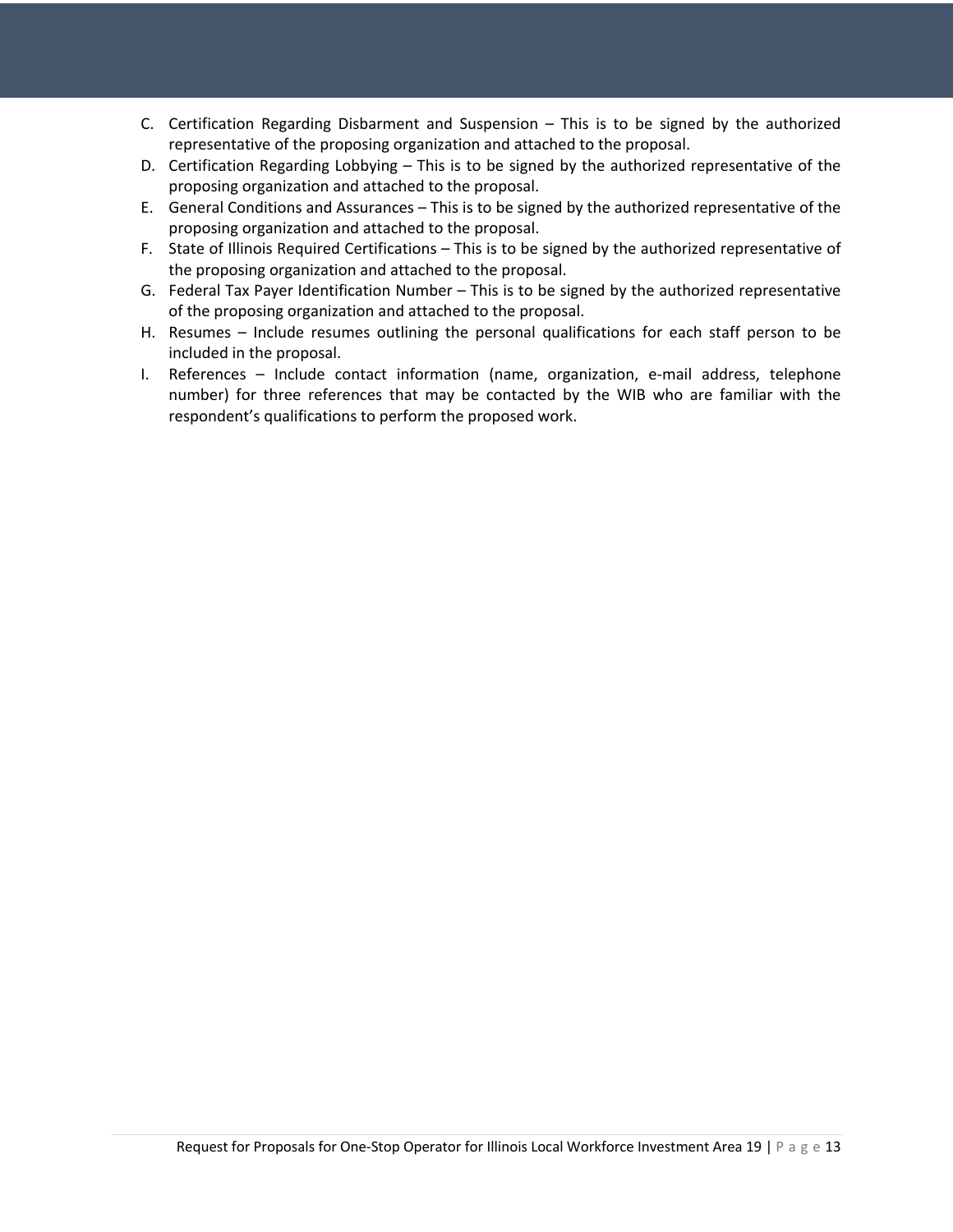#### **Request for Proposals for One-Stop Operator for Illinois Local Workforce Investment Area 19 Attachment A: Proposal Cover Sheet**

| Name of Organization   |  |
|------------------------|--|
|                        |  |
|                        |  |
|                        |  |
| Address:               |  |
|                        |  |
|                        |  |
| Phone:                 |  |
|                        |  |
|                        |  |
|                        |  |
| Contact Person:        |  |
|                        |  |
|                        |  |
| Title:                 |  |
|                        |  |
|                        |  |
| Email:                 |  |
|                        |  |
|                        |  |
|                        |  |
| Authorized Negotiator: |  |
|                        |  |
|                        |  |

I hereby certify that to the best of my knowledge that the governing body of the proposer's organization has authorized the submission of this proposal.

| <b>Authorized Signature</b> | Date |
|-----------------------------|------|
|-----------------------------|------|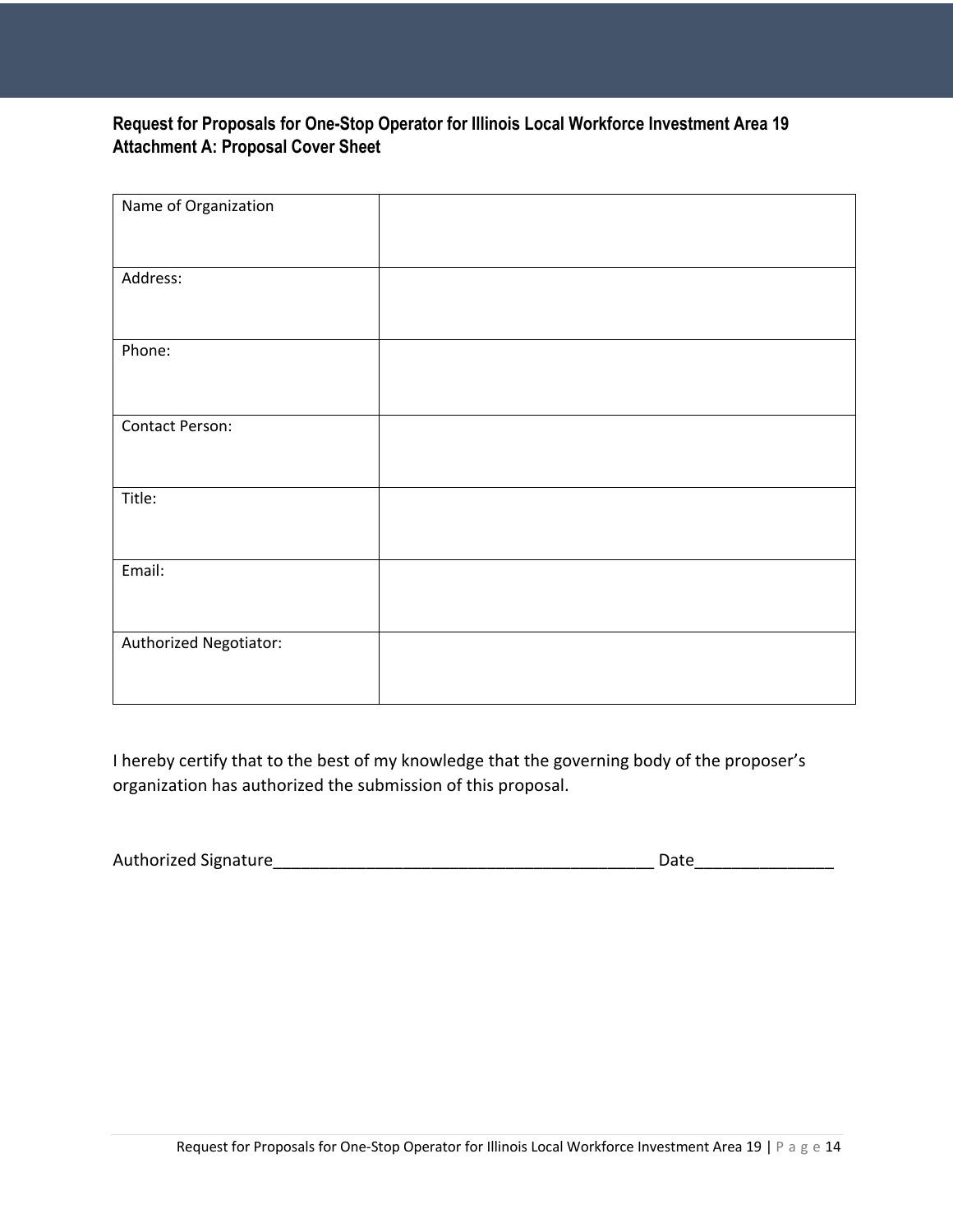#### **Request for Proposals for One-Stop Operator for Illinois Local Workforce Investment Area 19 Attachment B: Budget Information Summary**

#### **SUBMITTING ORGANIZATION NAME:**

|                    | <b>Funding Request</b> | In-Kind/Other | <b>TOTAL</b> |
|--------------------|------------------------|---------------|--------------|
|                    |                        |               |              |
|                    |                        |               |              |
| Personnel Wages    |                        |               |              |
|                    |                        |               |              |
| Personnel Fringe   |                        |               |              |
| <b>Benefits</b>    |                        |               |              |
| Personnel Travel   |                        |               |              |
|                    |                        |               |              |
|                    |                        |               |              |
| Supplies           |                        |               |              |
|                    |                        |               |              |
| Internet/Telephone |                        |               |              |
|                    |                        |               |              |
|                    |                        |               |              |
| Equipment          |                        |               |              |
|                    |                        |               |              |
|                    |                        |               |              |
| Other (Explain)    |                        |               |              |
|                    |                        |               |              |
|                    |                        |               |              |
|                    |                        |               |              |
| <b>TOTAL</b>       |                        |               |              |
|                    |                        |               |              |
|                    |                        |               |              |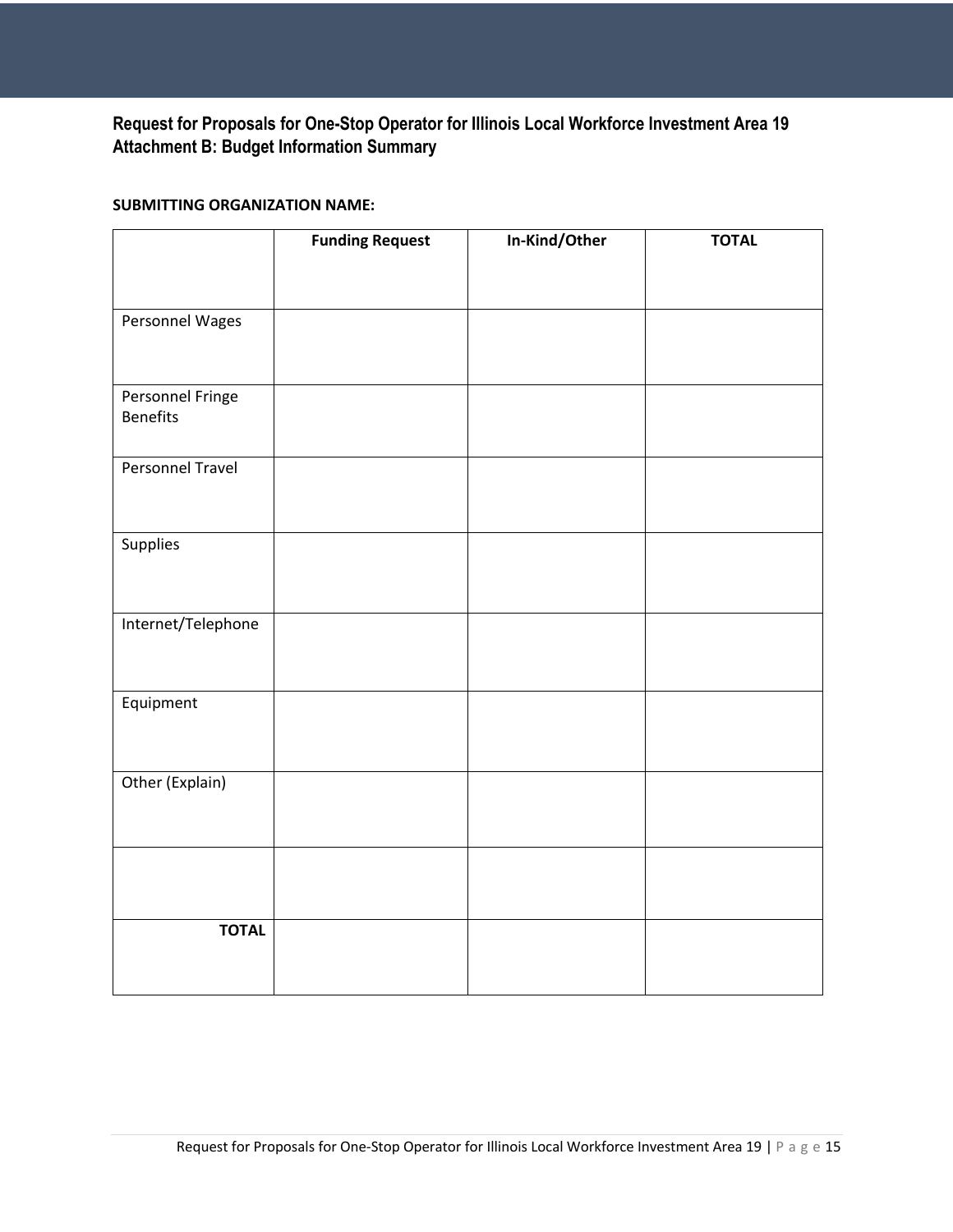#### **Request for Proposals for One-Stop Operator for Illinois Local Workforce Investment Area 19 Attachment C: Certification Regarding Debarment & Suspension**

This certification is required by the regulations implementing Executive Order 12549, Debarment and Suspension, 29 CFR Part 98, Section 98.510, Participants= responsibilities. The regulations were published as Part VII of the May 26, 1988, Federal Register (pages 19160-19211).

*\*BEFORE SIGNING CERTIFICATION, READ ATTACHED INSTRUCTIONS WHICH ARE AN INTEGRAL PART OF THE CERTIFICATION*

- 1. The prospective primary participant certifies to the best of its knowledge and belief, that it and its principals:
	- a. are not presently debarred, suspended, proposed for debarment, declared ineligible, or voluntarily excluded from covered transactions by any Federal department or agency;
	- b. have not within a three-year period preceding this proposal been convicted of or had a civil judgement rendered against them for commission of fraud or a criminal offense in connection with obtaining, attempting to obtain, or performing a public (Federal, State, or local) transaction or contract under a public transaction; violation of Federal or State antitrust statutes or commission of embezzlement, theft, forgery, bribery, falsification or destruction of records, making false statements, or receiving stolen property;
	- c. are not presently indicted for or otherwise criminally or civilly charged by a government entity (Federal, State, or local) with commission of any of the offenses enumerated in paragraph (1) (b) of this certification; and
	- d. have not within a three-year period preceding this application/proposal had one or more public transactions (Federal, State, or local) terminated for cause or default.
- 2. Where the prospective primary participant is unable to certify to any of the statements in this certification, such prospective participant shall attach an explanation to this proposal.

\_\_\_\_\_\_\_\_\_\_\_\_\_\_\_\_\_\_\_\_\_\_\_\_\_\_\_\_\_\_\_\_\_\_\_\_ \_\_\_\_\_\_\_\_\_\_\_\_\_\_\_\_\_\_\_\_\_\_\_\_\_\_\_\_\_\_\_\_\_\_\_\_

\_\_\_\_\_\_\_\_\_\_\_\_\_\_\_\_\_\_\_\_\_\_\_\_\_\_\_\_\_\_\_\_\_\_\_\_\_\_\_\_ \_\_\_\_\_\_\_\_\_\_\_\_\_\_\_\_\_\_\_\_\_\_\_\_\_\_\_\_\_

#### **SUBMITTING ORGANIZATION NAME: \_\_\_\_\_\_\_\_\_\_\_\_\_\_\_\_\_\_\_\_\_\_\_\_\_\_\_\_\_\_\_\_\_\_\_\_\_\_\_\_\_\_\_\_\_\_\_\_\_\_**

Title of Authorized Representative Name of Authorized Representative

Signature Date Date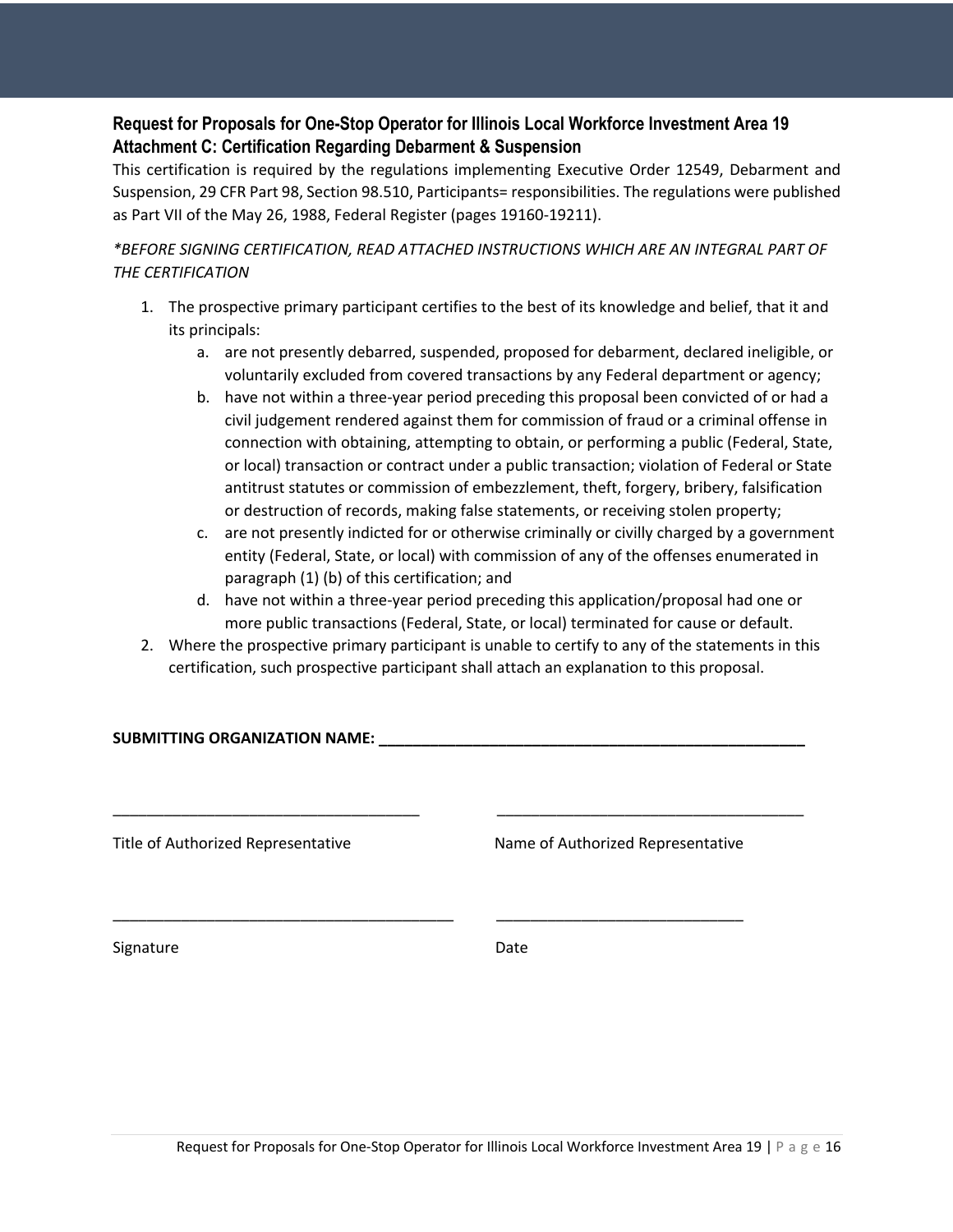#### **Request for Proposals for One-Stop Operator for Illinois Local Workforce Investment Area 19 Instructions for Attachment C**

- 1. By signing and submitting this proposal, the prospective primary participant is providing the certification set out below.
- 2. The inability of a person to provide the certification required below will not necessarily result in denial of participation in this covered transaction. The prospective participant shall submit an explanation of why it cannot provide the certification set out below. The certification or explanation will be considered in connection with the Department of Labor's (DOL) determination whether to enter into this transaction. However, failure of the prospective primary participant to furnish a certification or an explanation shall disqualify such person from participation in this transaction.
- 3. The certification in this clause is a material representation of fact upon which reliance was placed when the DOL determined to enter into this transaction. If it is later determined that the prospective primary participant knowingly rendered an erroneous certification, in addition to other remedies available to the Federal Government, the DOL may terminate this transaction for cause or default.
- 4. The prospective primary participant shall provide immediate written notice to the DOL if at any time the prospective primary participant learns its certification was erroneous when submitted or has become erroneous by reason of changed circumstances.
- 5. The terms "covered transaction", "debarred", "suspended", "ineligible", "lower tier covered transaction", "participant", "person, "primary covered transaction", "principal", "proposal", and "voluntarily excluded", as used in this clause, have the meanings set out in the Definitions and Coverage sections of the rules implementing Executive Order 12549. You may contact the DOL for assistance in obtaining a copy of those regulations.
- 6. The prospective primary participant agrees by submitting this proposal that, should the proposed covered transaction be entered into, it shall not knowingly enter into any lower tier covered transaction with a person who is debarred, suspended, declared ineligible, or voluntarily excluded from participation in this covered transaction, unless authorized by the DOL.
- 7. The prospective primary participant further agrees by submitting this proposal that it will include the clause titled "Certification Regarding Debarment, Suspension, Ineligibility and Voluntary Exclusion-Lower Tier Covered Transactions," provided by the DOL, without modification, in all lower tier-covered transactions and in all solicitations for lower tier covered transactions.
- 8. A participant in a covered transaction may rely upon a certification of a prospective participant in a lower tier covered transaction that it is not debarred, suspended, ineligible, or voluntarily excluded from the covered transaction, unless it knows that the certification is erroneous. A participant may decide the method and frequency by which it determines the eligibility of its principals. Each participant may, but is not required to, check the List of Parties From Procurement or Non-procurement Programs.
- 9. Nothing contained in the foregoing shall be construed to require establishment of a system of records in order to render in good faith the certification required by this clause. The knowledge and information of a participant is not required to exceed that which is normally possessed by a prudent person in the ordinary course of business dealings.
- 10. Except for transactions authorized under paragraph 6 of these instructions, if a participant in a covered transaction knowingly enters into a lower tier-covered transaction with a person who is suspended, debarred, ineligible, or voluntarily excluded from participation in this transaction, in addition to other remedies available to the Federal Government, the DOL may terminate this transaction for cause of default.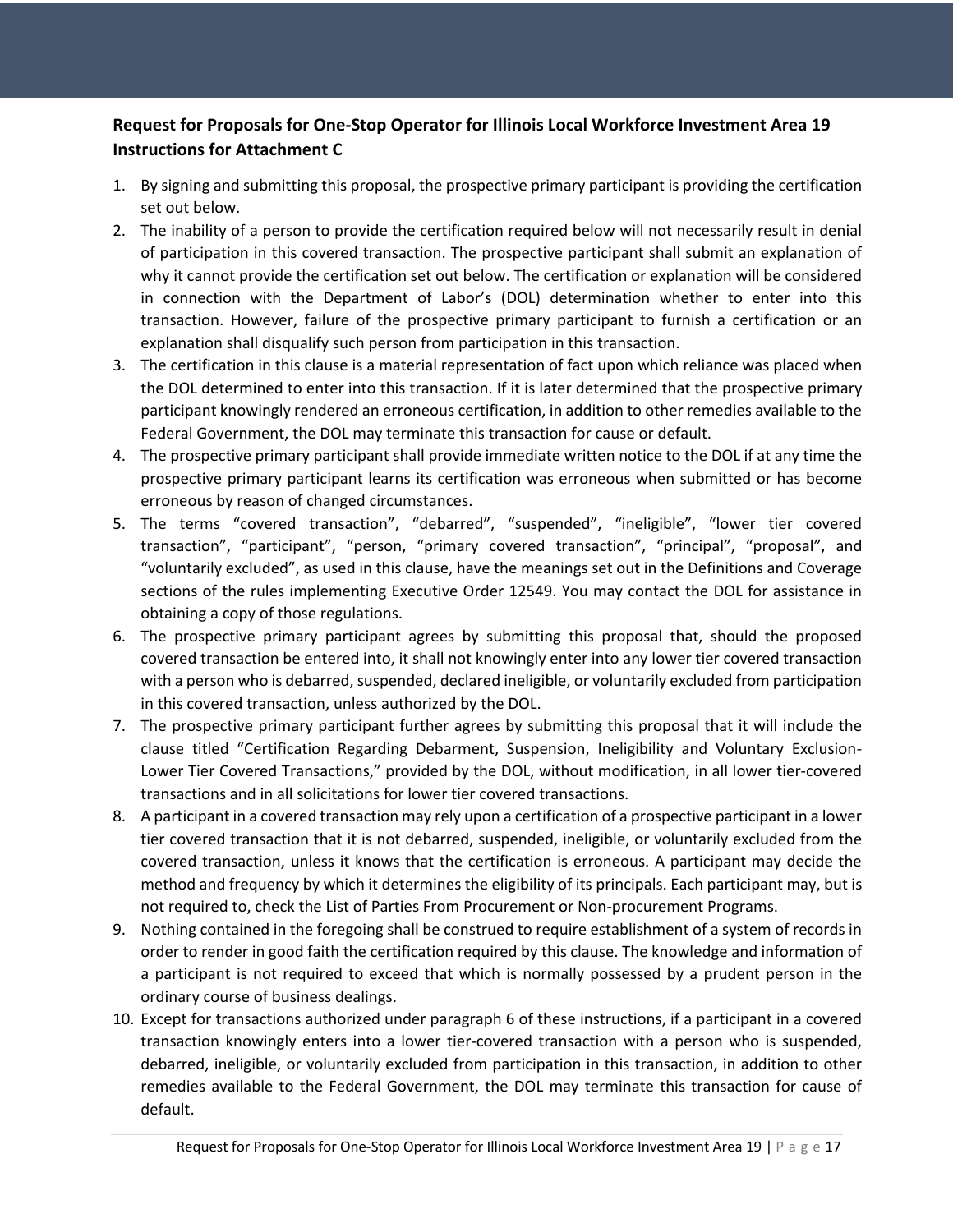#### **Request for Proposals for One-Stop Operator for Illinois Local Workforce Investment Area 19 Attachment D: Certificate Regarding Lobbying**

#### *CERTIFICATION FOR CONTRACTS, GRANTS, LOANS AND COOPERATIVE AGREEMENT*

The undersigned certifies, to the best of his or her knowledge and belief, that:

- 1. No Federal appropriated funds have been paid or will be paid, by or on behalf of the undersigned, to any person for influencing or attempting to influence an officer or employee of an agency, a Member of Congress, an officer or employee of Congress, or an employee of a Member of Congress in connection with the awarding of any Federal contract, the making of any Federal grant, the making of any Federal loan, the entering into of any cooperative agreement, and the extension, continuation, renewal, amendment, or modification of any Federal contract, grant, loan, or cooperative agreement.
- 2. If any funds other than Federal appropriated funds have been paid or will be paid to any person for influencing or attempting to influence an officer or employee of any agency, a Member of Congress, an officer or employee of Congress, or an employee of a loan, or cooperative agreement, the undersigned shall complete and submit Standard Form LLL, Disclosure Form to Report Lobbying, in accordance with its instructions.
- 3. The undersigned shall require that the language of this certification be included in the award documents for all\* sub-awards at all tiers (including subcontracts, sub-grants, and contracts under grants, loans, and cooperative agreements) and that all\* sub-recipients shall certify and disclose accordingly.

This certification is a material representation of fact upon which reliance was placed when this transaction was made or entered into. Submission of this certification is a prerequisite for making or entering into this transaction imposed by section 1352, title 31, U.S. Code. Any person who fails to file the required certification shall be subject to a civil penalty of not less than \$10,000 and not more than \$100,000.00 for each such failure.

| Submitter/Grantee/Contractor Organization | WIOA Title/Agreement No. |  |
|-------------------------------------------|--------------------------|--|
| Name of Certifying Official               |                          |  |
|                                           |                          |  |
| Signature                                 | Date                     |  |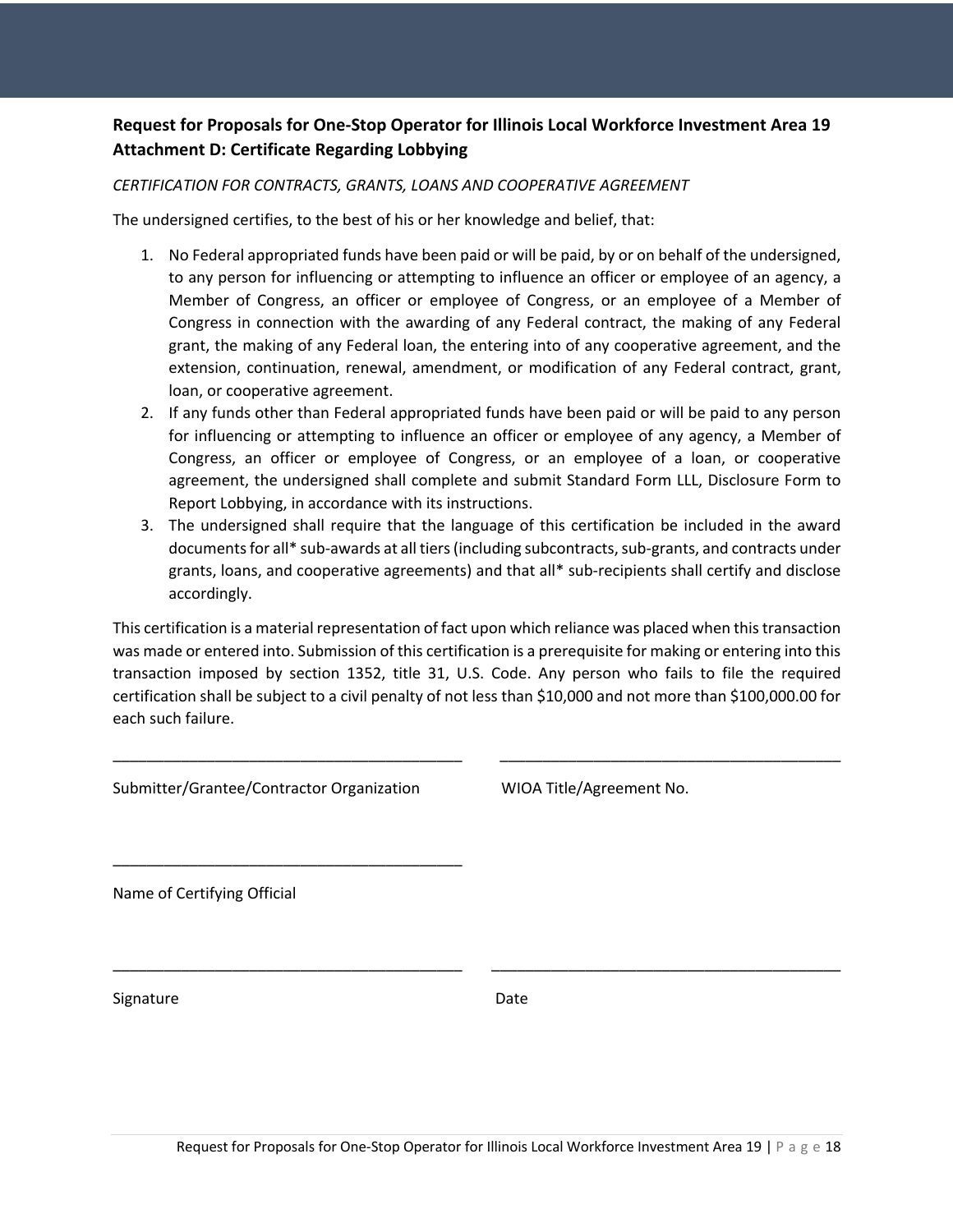#### **Request for Proposals for One-Stop Operator for Illinois Local Workforce Investment Area 19 Attachment E: General Conditions/Assurances**

In submitting this proposal, the respondent must agree to follow and abide by the conditions/assurances stated below. Please read each item carefully and sign where indicated. Include this section in your submission.

- 1. The WIB reserves the right to reject any and all proposals which are not complete or not prepared in accordance with RFP guidelines.
- 2. The WIB retains the right to accept or reject any or all proposals received in whole or in part, to negotiate with any qualified sources, or to conceal in whole or in part proposals if it is in the best interest of the WIB to do so. The WIB will require selected respondents to participate in contract negotiations should they be necessary.
- 3. The submission of a proposal does not commit the WIB to award a contract or to pay any costs incurred in the preparation of a proposal, or to procure or contract for services or supplies prior to the issuance of a signed contract.
- 4. The contents of proposals submitted will become part of any contract award.
- 5. Proprietary rights to all products, data, materials, and documentation originated and prepared pursuant to a contract shall belong exclusively to the WIB
- 6. The proposal as submitted for funding consideration is consistent with, and if funded, operated according to, the federal WIOA legislation, all applicable federal regulations, State of Illinois policies and the WIB policies and procedures.
- 7. Contractors will be prohibited from disseminating products developed under contract with the WIB without prior written consent.
- 8. Contractors must participate in project reporting, evaluation, and monitoring required or conducted by the WIB including the regular examination of performance and cost against original expectation reporting.
- 9. Contractors will be required to adopt Grievance Procedures followed by the WIB.
- 10. The Contractor shall operate and comply with the project described in the proposal, which will be included as a part of the agreement. Any deviation from the project as defined in this proposal must be approved in writing by the WIB. Failure to gain such written approval shall constitute breach of contract. In the event of breach of contract, the WIB reserves the right to impose sanctions as deemed appropriate.
- 11. All funds received pursuant to this contract must be used exclusively for the proposed project. Any expenditures or performances that exceed those agreed to in the contract are the sole responsibility of the contractor and shall not entitle him/her to additional payments or benefits.
- 12. The Contractor shall inform the WIB in writing regarding the receipt of additional funding that may have an effect upon the provision, quality, or costs of providing services under this contract. The WIB retains the right to disapprove or renegotiate project costs based upon receipt of this information.
- 13. The Contractor agrees to permit the WIB or any of its authorized agents full access to and the right to examine any pertinent books, documents, papers, and records involving transactions related to the funding of this project as often as deemed necessary.
- 14. The Contractor must agree to hold the WIB and the Federal and State Governments harmless from liabilities arising from bodily injury, illness or damage of losses to person or property, or claims arising out of any activity under a WIOA contract.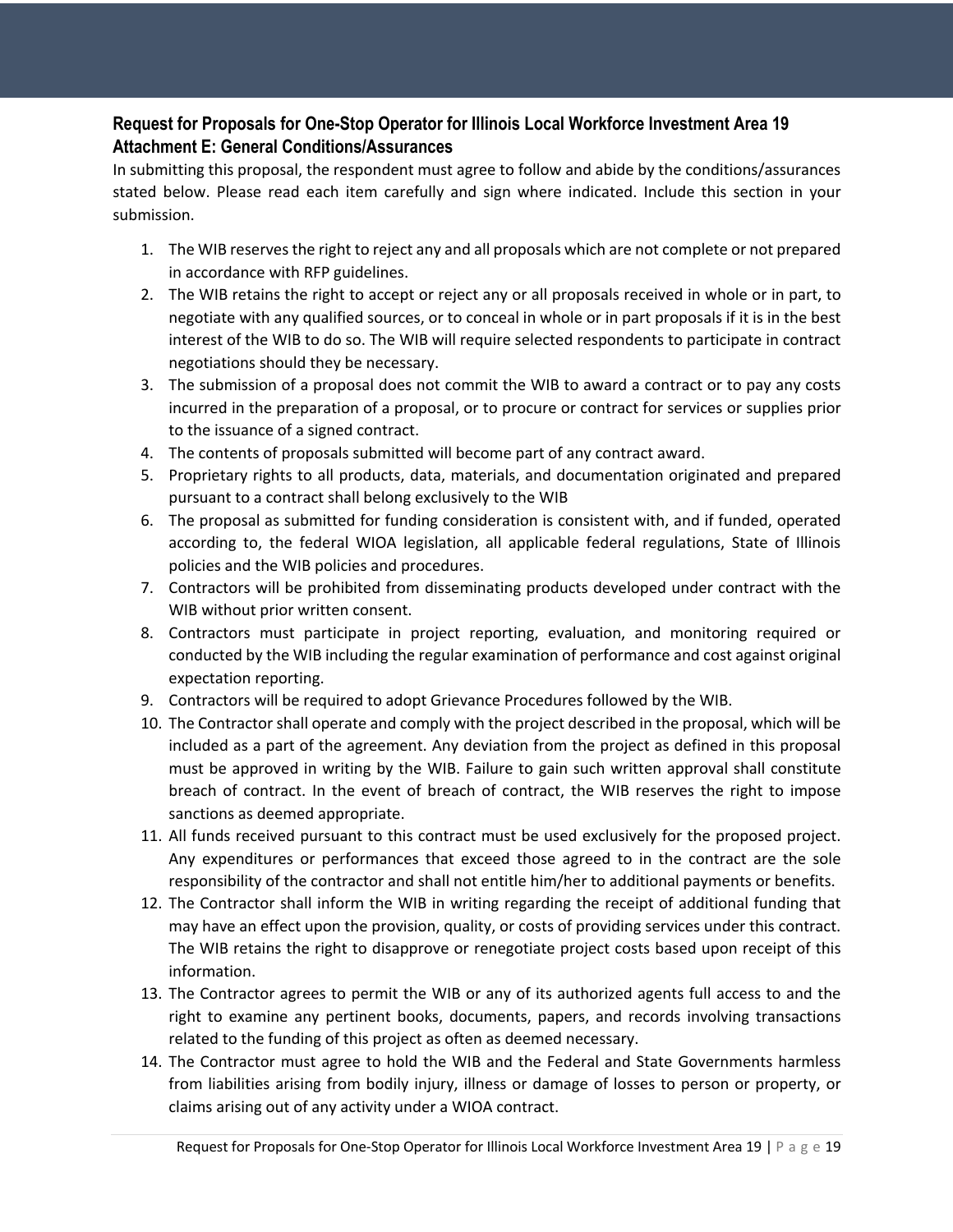- 15. The Contractor agrees to maintain record confidentiality as required. The Contractor also agrees to retain all records pertinent to this project for a period of five (5) years from the date of final contract payment or until pending matters of litigation, audit, or other related claims are resolved. This includes but is not limited to financial, statistical and participant records and supporting documentation.
- 16. The respondent will allow local, state, and federal representatives access to all WIOA records, program materials, staff and participants.
- 17. The Contractor must be able to maintain control over the accountability for all WIOA funds received. The Contractor's financial management system must be able to provide for accurate, current, and complete disclosure of all project costs/expenditures.
- 18. The Contractor will comply with Federal regulations, and procurement policies, relating to the calculation and use of profit.
- 19. The Contractor will obtain annually an organization-wide audit.
- 20. The Contractor certifies that it possesses the legal authority to apply for WIOA funds, enter into any contract awarded and execute the proposed project.
- 21. The contracting organization agrees to comply with all Federal and State non-discrimination Provisions, including those found in WIOA Section 188 and its implementing regulation codified at 29 CFR Part 38. Specifically, upon receiving funding under the WIOA program, the contractor agrees that it will not discriminate on the basis of race, color, creed, religion, age, sex, physical or mental ability, marital status, arrest or conviction records (whenever appropriate), national origin, political affiliation, veteran status, or for persons with AIDS or HIV infection.
- 22. The Contractor agrees to meet all of the requirements of Section 504 of the Rehabilitation Act of 1973.
- 23. The Contractor agrees to meet all applicable labor laws, including Child Labor Law standards.
- 24. The Contractor affirms that it is not on any Federal, State of Illinois or local Debarment List.
- 25. The contractor shall comply with all applicable standards, orders, or requirements issued under Section 306 of the Clean Air Act (42 U.S.C. 1857 (h)), Section 508 of the Clean Water Act (33 U.S.C. 1386), Executive 11738, and Environmental Protection Agency regulation (40 CFR 15).
- 26. The Contractor will assure that priority of adult career and training services is given to recipients of public assistance, other low-income individuals, and individuals who are basic skills deficient.
- 27. The Contractor will collect such performance information from providers of On-the-Job training, customized training, incumbent worker training, internships, paid or unpaid work experience opportunities, and transitional employment as the Governor may require, and use the information to determine whether the providers meet such performance criteria as the Governor may require.
- 28. This program is subject to the provisions of the "Jobsfor Veterans Act", Public Law 107- 288, which provides priority of service to veterans and spouses of certain veterans for the receipt of employment, training, and placement services in any job-training program directly funded, in whole, or in part by the Department of Labor. Please note that, to obtain priority service, a veteran must meet the program's eligibility requirements. ETA Training and Employment Guidance Letter (TEGL) No. 5- 03 (September 16, 2003) provides general guidance on the scope of veteran's priority statute and its effect on current employment and training programs.
- 29. Any non-expendable personal property (equipment and other personal property of a tangible nature having a useful life of more than one (1) year and having an acquisition cost of \$300.00 or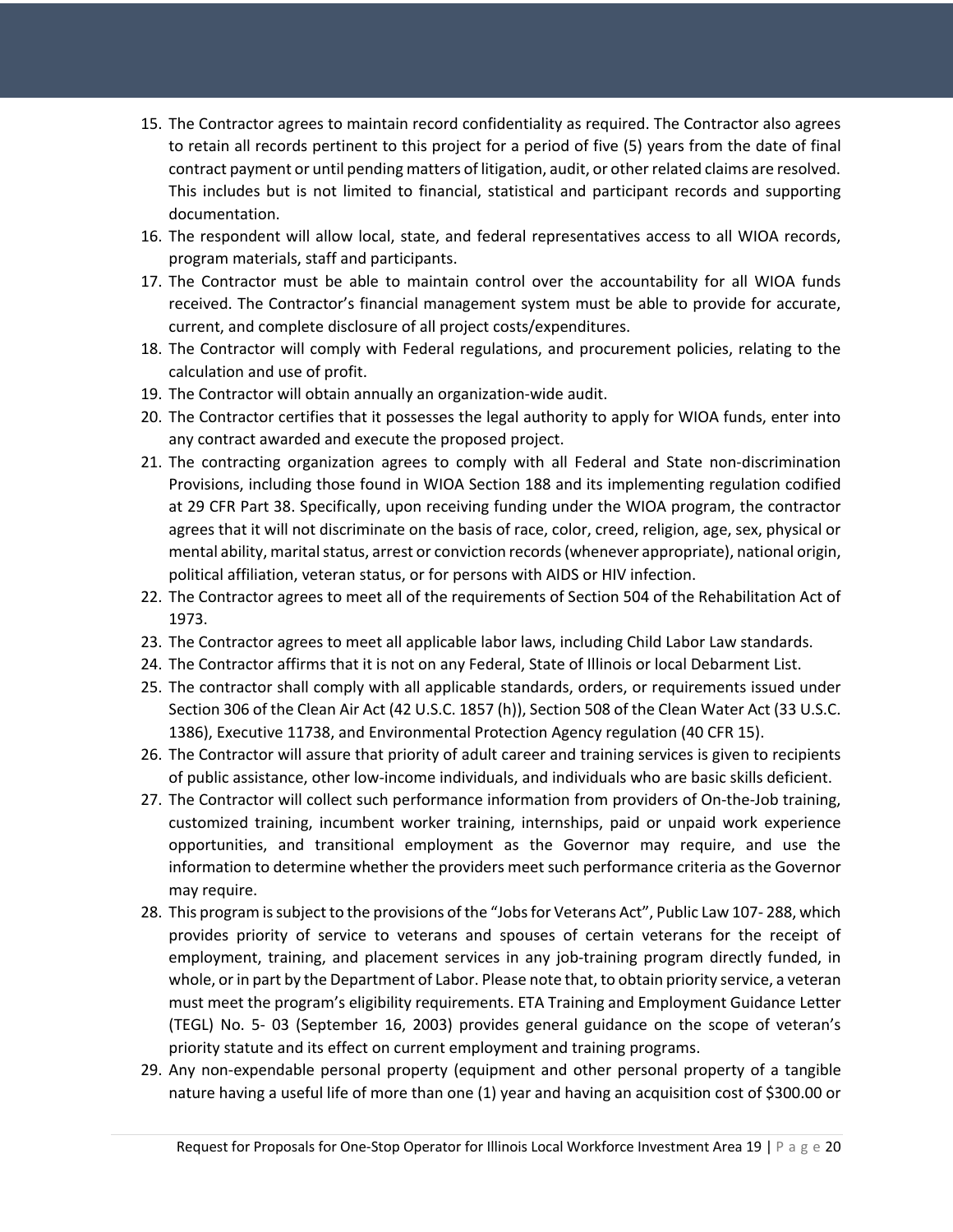more) to be purchased with funds from this grant must be approved by the WIB prior to purchase. The item(s) remains the property of the WIB and is subject to the WIB inventory controls. This includes items such as computers, printers, and furniture. Upon completion of the grant, this equipment will be retrieved by the WIB.

30. The contractor agrees that any press releases, newspaper articles, public service announcements, presentations, written reports or other such materials that provides information about this project in a public manner must recognize the WIB as the funding agency.

| Signature                         | Date |
|-----------------------------------|------|
|                                   |      |
| Name of Authorized Representative |      |
|                                   |      |
| Title                             |      |
|                                   |      |
| Organization Name                 |      |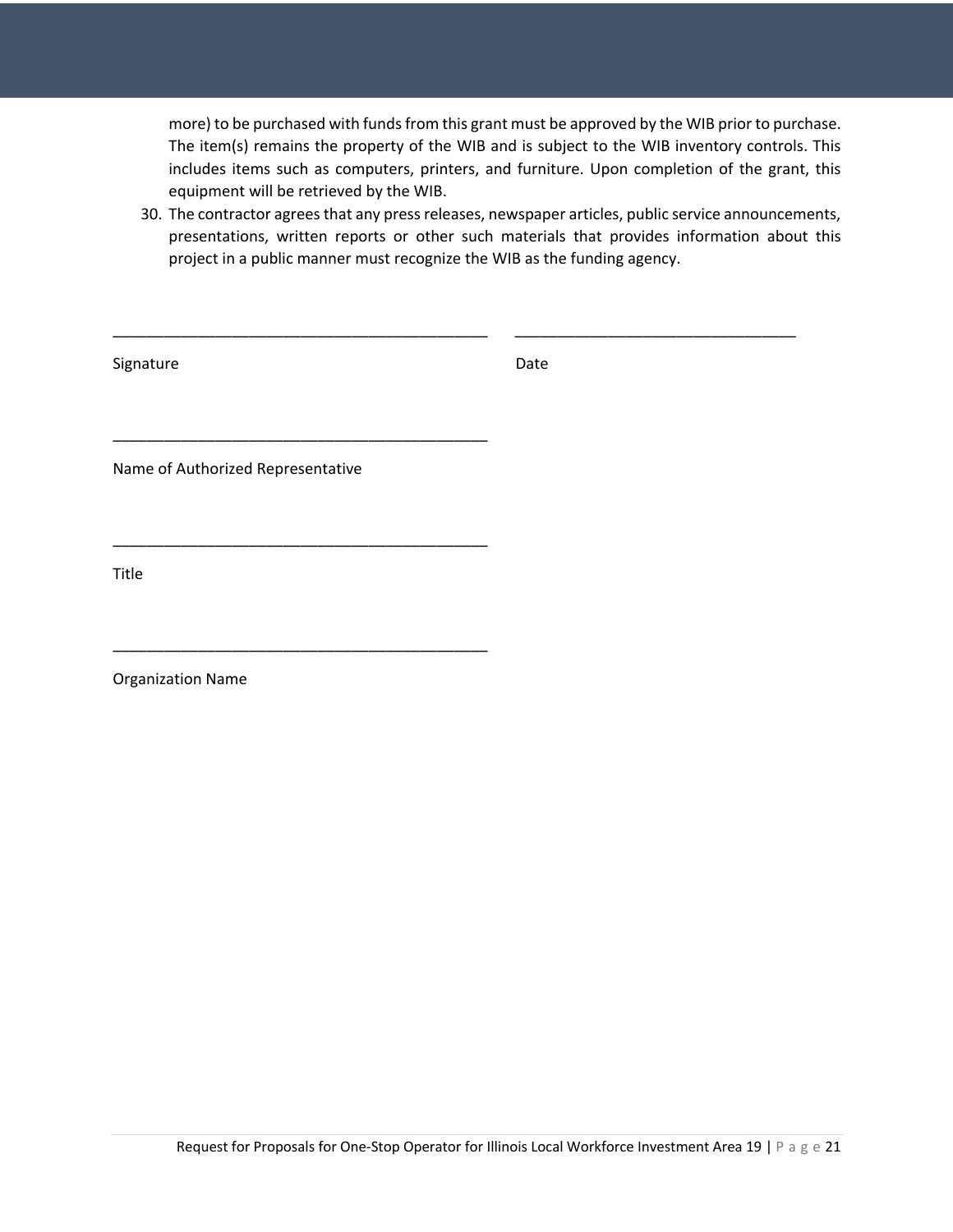#### **Request for Proposals for One-Stop Operator for Illinois Local Workforce Investment Area 19 Attachment F: Required Certifications Including State of Illinois Certifications**

The Grantee makes the following certifications as a condition of this Agreement. These certifications are required by State statute and are in addition to any certifications required by any federal funding source as set forth in this Agreement. Grantee's execution of this Agreement shall serve as its attestation that the certification made herein are true and correct.

Compliance with Applicable Law. The Grantee certifies that it shall comply with all applicable provisions of Federal, State and local law in the performance of its obligations pursuant to this Agreement.

Unemployment Insurance. Grantee certifies that:

• It has an Illinois Unemployment Insurance Account Number and that said number is \_\_\_\_\_\_\_\_\_\_\_\_\_\_\_\_\_\_\_\_\_\_\_\_\_\_\_\_\_\_\_\_\_\_\_\_\_\_\_\_\_\_\_\_\_\_

Or

• It does not have an Illinois Unemployment Insurance Account Number for the following reason(s): \_\_\_\_\_\_\_\_\_\_\_\_\_\_\_\_\_\_\_\_\_\_\_\_\_\_\_\_\_\_\_\_\_\_\_\_\_\_\_\_\_\_\_\_\_\_\_\_\_\_\_\_\_\_\_\_\_\_\_\_\_\_\_\_\_\_\_\_\_\_\_\_\_\_\_\_\_\_

\_\_\_\_\_\_\_\_\_\_\_\_\_\_\_\_\_\_\_\_\_\_\_\_\_\_\_\_\_\_\_\_\_\_\_\_\_\_\_\_\_\_\_\_\_\_\_\_\_\_\_\_\_\_\_\_\_\_\_\_\_\_\_\_\_\_\_\_\_\_\_\_\_\_\_\_\_\_ \_\_\_\_\_\_\_\_\_\_\_\_\_\_\_\_\_\_\_\_\_\_\_\_\_\_\_\_\_\_\_\_\_\_\_\_\_\_\_\_\_\_\_\_\_\_\_\_\_\_\_\_\_\_\_\_\_\_\_\_\_\_\_\_\_\_\_\_\_\_\_\_\_\_\_\_\_\_ \_\_\_\_\_\_\_\_\_\_\_\_\_\_\_\_\_\_\_\_\_\_\_\_\_\_\_\_\_\_\_\_\_\_\_\_\_\_\_\_\_\_\_\_\_\_\_\_\_\_\_\_\_\_\_\_\_\_\_\_\_\_\_\_\_\_\_\_\_\_\_\_\_\_\_\_\_\_ \_\_\_\_\_\_\_\_\_\_\_\_\_\_\_\_\_\_\_\_\_\_\_\_\_\_\_\_\_\_\_\_\_\_\_\_\_\_\_\_\_\_\_\_\_\_\_\_\_\_\_\_\_\_\_\_\_\_\_\_\_\_\_\_\_\_\_\_\_\_\_\_\_\_\_\_\_\_

If the Grantee has an Illinois Unemployment Insurance Account Number, it certifies that it is not delinquent in the payment of Unemployment Insurance contributions, payments in lieu of contributions, penalties and/or interest, nor does it owe any sums to the Department of Employment Security because of overpaid unemployment insurance benefits. Grantee further certifies that Grantee's Federal Employer Identification Number (FEIN) set forth in the Notice of Grant Award is the same number that Grantee has supplied to IDES for unemployment insurance purposes. If, for any reason, the FEIN the Grantee has supplied for unemployment insurance purposes changes, the Grantee will immediately notify the Department of Employment Security of the new FEIN, in writing, by telefacsimile sent in care of the Office of Legal Counsel at (312) 793-2164, with such notice to include reference to the Grant number assigned to this Grant Agreement; upon receipt of such notice, all further payments under this grant shall be processed under the new FEIN. Grantee hereby acknowledges that to the extent allowable by applicable federal laws and regulation, the State shall have the right and the Grantee authorizes the State to withhold from any sum or sums due otherwise payable pursuant to this Grant Agreement the overpaid benefits under the Unemployment Insurance Act, and may apply the amount so withheld toward satisfaction of any such past due contributions, payments in lieu of contributions, penalties and/or interest or overpaid benefits.

Americans with Disabilities Act. The Americans with Disabilities Act (ADA) (42 U.S.C. 12101 et. Seq.) and the regulations thereunder (28 CFR 35.130) prohibit discrimination against persons with disabilities by the State, whether directly or through contractual arrangements, in the provision of any aid, benefit or service. As a condition of receiving this grant, the Grantee certifies that services, programs and activities provided under this Agreement are, and will continue to be, in compliance with the ADA.

Discrimination/Illinois Human Rights Act. The Grantee certifies (i) that it will not commit unlawful discrimination in employment in Illinois as that term is defined in Article 2 of said Act; (ii) that it will comply with the provisions of Article 5 of the Act regarding equal employment opportunities and affirmative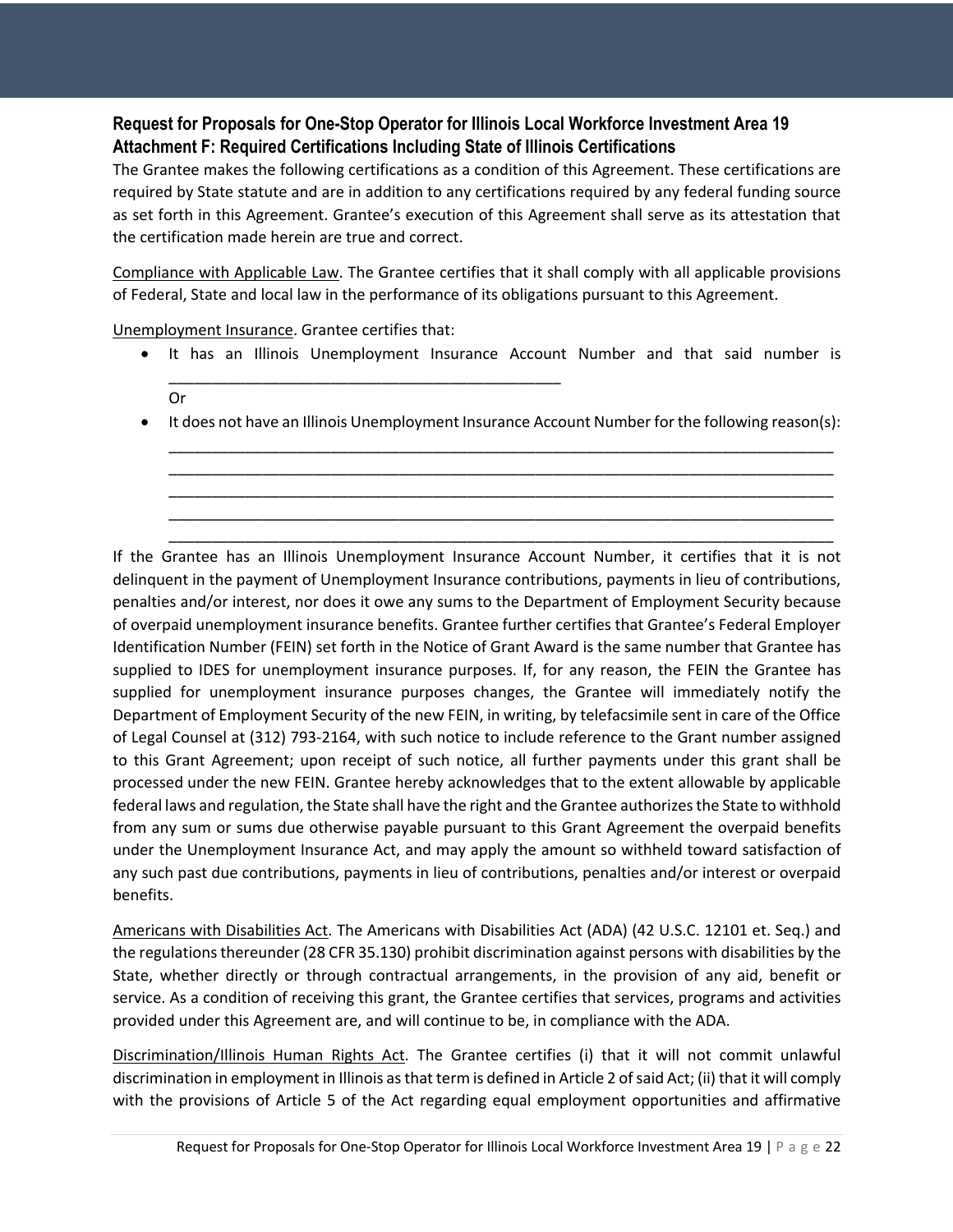action; and, (iii) that it will comply with policies and procedures established by the Department of Human Rights under Article 7 of the Act regarding equal employment opportunities and affirmative action.

The Grantee further certifies that, if applicable, it will comply with "An act to prohibit discrimination and intimidation on account of race, creed, color, sex, religion, physical or mental handicap unrelated to ability or national origin in employment under contracts for public buildings or public works." (775 ILCS 10/0.01 et. seq.).

Sexual Harassment. The Grantee certifies that it has written sexual harassment policies that shall include, at a minimum, the following information:

- the illegality of sexual harassment;
- the definition of sexual harassment under State law;
- a description of sexual harassment, utilizing examples;
- the Grantee's internal complaint process including penalties;
- the legal recourse, investigative and complaint process available through the Department of Human Rights and the Human Rights Commission;
- directions on how to contact the Department and Commission and,
- protection against retaliation as provided by Section 6-101 of the Illinois Human Rights Act (775 ILCS 5/2-105 (B)(5).

A copy of the policies shall be provided to the Department upon request.

**State of Illinois Certifications**. Grantee, its officers, and directors shall be responsible for compliance with the enumerated certifications to the extent that the certifications apply to Grantee.

(a) **Bribery.** Grantee certifies that it has not been convicted of bribery or attempting to bribe an officer or employee of the state of Illinois, nor made an admission of guilt of such conduct which is a matter of record (30 ILCS 500/50-5).

(b) **Bid Rigging.** Grantee certifies that it has not been barred from contracting with a unit of state or local government as a result of a violation of Paragraph 33E-3 or 33E-4 of the Criminal Code of 1961 (720 ILCS 5/33E-3 or 720 ILCS 5/33E-4, respectively).

(c) **Debt to State.** Grantee certifies that neither it, nor its affiliate(s), is/are barred from receiving an Award because Grantee, or its affiliate(s), is/are delinquent in the payment of any debt to the State, unless Grantee, or its affiliate(s), has/have entered into a deferred payment plan to pay off the debt, and Grantee acknowledges Grantor may declare the Agreement void if the certification is false (30 ILCS 500/50-11).

(d) **Educational Loan.** Grantee certifies that it is not barred from receiving State agreements as a result of default on an educational loan (5 ILCS 385/1 *et seq.*).

(e) **International Boycott.** Grantee certifies that neither it nor any substantially owned affiliated company is participating or shall participate in an international boycott in violation of the provision of the U.S. Export Administration Act of 1979 (50 USC Appendix 2401 *et seq.*) or the regulations of the U.S. Department of Commerce promulgated under that Act (15 CFR Parts 730 through 774).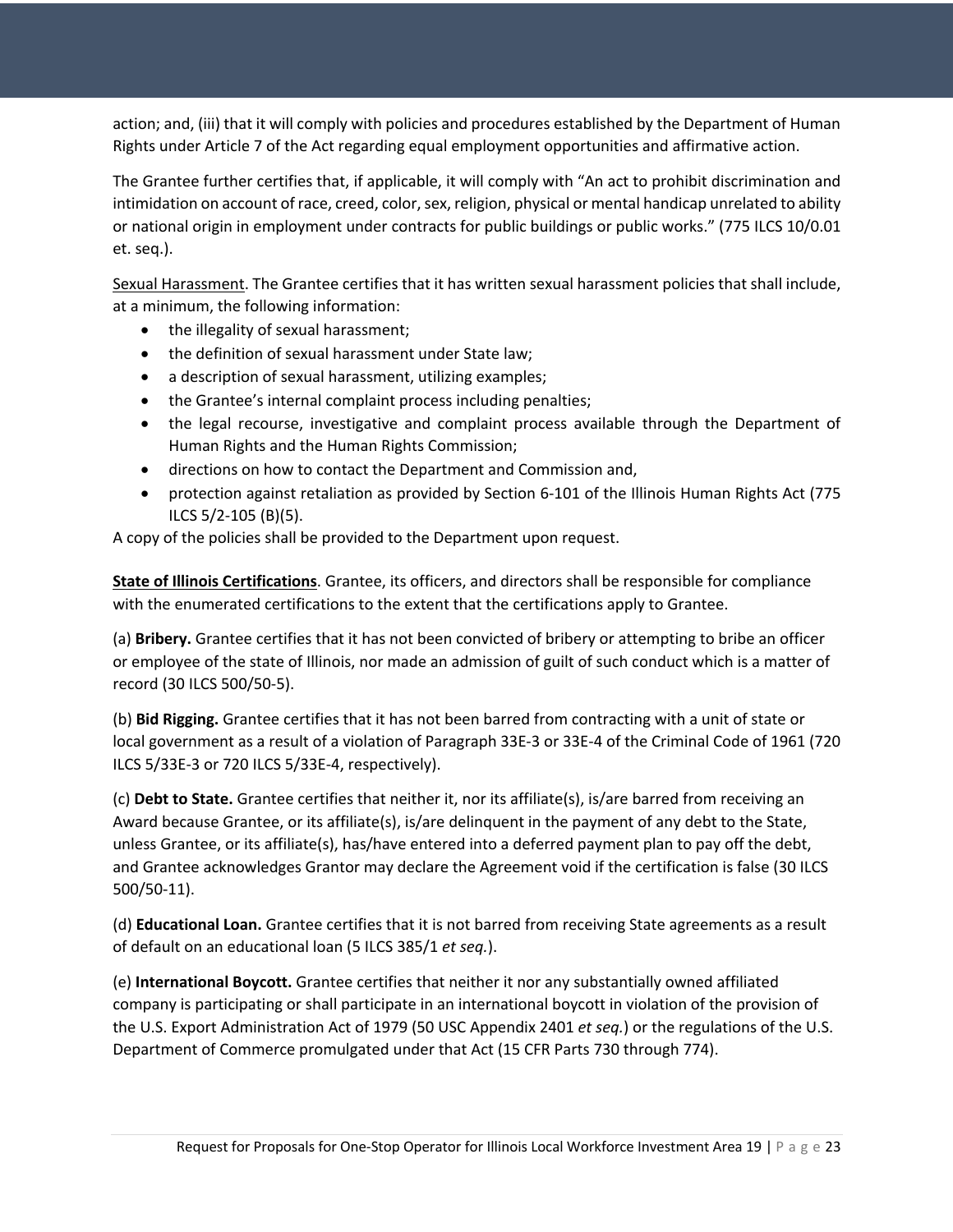(f) **Dues and Fees.** Grantee certifies that it is not prohibited from receiving an Award because it pays dues or fees on behalf of its employees or agents, or subsidizes or otherwise reimburses them for payment of their dues or fees to any club which unlawfully discriminates (775 ILCS 25/1 *et seq.*).

(g) **Pro-Children Act.** Grantee certifies that it is in compliance with the Pro-Children Act of 2001 in that it prohibits smoking in any portion of its facility used for the provision of health, day care, early childhood development services, education or library services to children under the age of eighteen (18), which services are supported by federal or state government assistance (except such portions of the facilities which are used for inpatient substance abuse treatment) (20 USC 7181-7184).

(h) **Drug-Free Work Place.** If Grantee is not an individual, Grantee certifies it will provide a drug free workplace pursuant to the Drug Free Workplace Act. 30 ILCS 580/3. If Grantee is an individual and this Agreement is valued at more than \$5,000, Grantee certifies it shall not engage in the unlawful manufacture, distribution, dispensation, possession, or use of a controlled substance during the performance of the Agreement. 30 ILCS 580/4. Grantee further certifies that it is in compliance with the government-wide requirements for a drug-free workplace as set forth in 41 USC 8102.

(i) **Motor Voter Law.** Grantee certifies that it is in full compliance with the terms and provisions of the National Voter Registration Act of 1993 (52 USC 20501 *et seq.*).

(j) **Clean Air Act and Clean Water Act.** Grantee certifies that it is in compliance with all applicable standards, order or regulations issued pursuant to the Clean Air Act (42 USC §7401 *et seq.*) and

the Federal Water Pollution Control Act, as amended (33 USC 1251 *et seq.*).

(k) **Debarment.** Grantee certifies that it is not debarred, suspended, proposed for debarment, declared ineligible, or voluntarily excluded from participation in this Agreement by any federal department or agency 2 CFR 200.205(a), or by the State (*See* 30 ILCS 708/25(6)(G)).

(l) **Non-procurement Debarment and Suspension.** Grantee certifies that it is in compliance with Subpart C of 2 CFR Part 180 as supplemented by 2 CFR Part 376, Subpart C.

(m) **Grant for the Construction of Fixed Works.** Grantee certifies that all Programs for the construction of fixed works which are financed in whole or in part with funds provided by this Agreement shall be subject to the Prevailing Wage Act (820 ILCS 130/0.01 *et seq.*) unless the provisions of that Act exempt its application. In the construction of the Program, Grantee shall comply with the requirements of the Prevailing Wage Act including, but not limited to, inserting into all contracts for such construction a stipulation to the effect that not less than the prevailing rate of wages as applicable to the Program shall be paid to all laborers, workers, and mechanics performing work under the Award and requiring all bonds of contractors to include a provision as will guarantee the faithful performance of such prevailing wage clause as provided by contract.

(n) **Health Insurance Portability and Accountability Act.** Grantee certifies that it is in compliance with the Health Insurance Portability and Accountability Act of 1996 (HIPAA), Public Law No. 104-191, 45 CFR Parts 160, 162 and 164, and the Social Security Act, 42 USC 1320d-2 through 1320d-7, in that it may not use or disclose protected health information other than as permitted or required by law and agrees to use appropriate safeguards to prevent use or disclosure of the protected health information. Grantee shall maintain, for a minimum of six (6) years, all protected health information.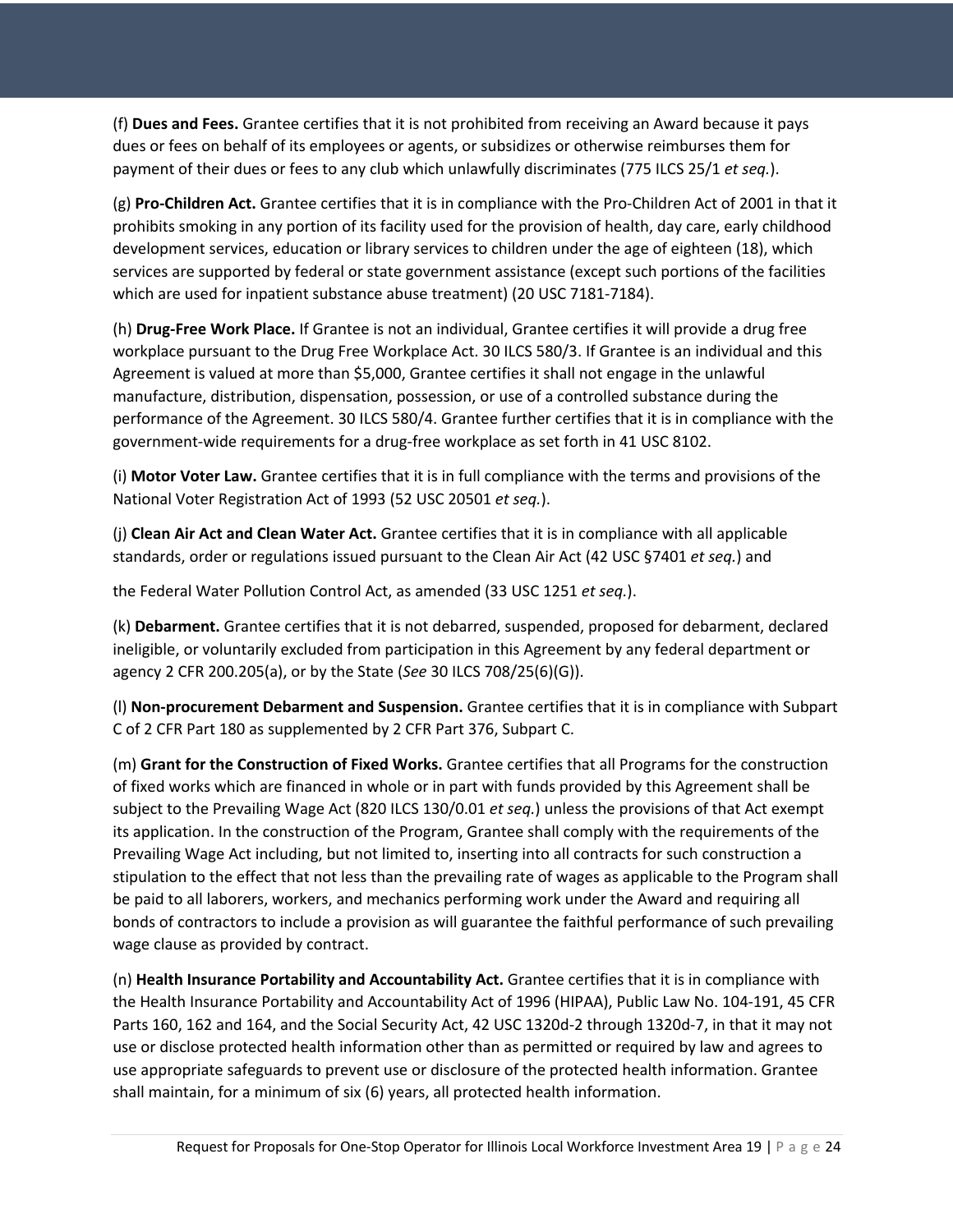(o) **Criminal Convictions.** Grantee certifies that neither it nor any officer, director, partner or other managerial agent of Grantee has been convicted of a felony under the Sarbanes-Oxley Act of 2002, nor a Class 3 or Class 2 felony under Illinois Securities Law of 1953, or that at least five (5) years have passed since the date of the conviction. Grantee further certifies that it is not barred from receiving an Award under 30 ILCS 500/50-10.5, and acknowledges that Grantor shall declare the Agreement void if this certification is false (30 ILCS 500/50-10.5).

(p) **Forced Labor Act.** Grantee certifies that it complies with the State Prohibition of Goods from Forced Labor Act, and certifies that no foreign-made equipment, materials, or supplies furnished to the State under this Agreement have been or will be produced in whole or in part by forced labor, convict labor, or indentured labor under penal sanction (30 ILCS 583).

(q) **Illinois Use Tax.** Grantee certifies in accordance with 30 ILCS 500/50-12 that it is not barred from receiving an Award under this Paragraph. Grantee acknowledges that this Agreement may be declared void if this certification is false.

(r) **Environmental Protection Act Violations.** Grantee certifies in accordance with 30 ILCS 500/50-14 that it is not barred from receiving an Award under this Paragraph. Grantee acknowledges that this Agreement may be declared void if this certification is false.

(s) **Goods from Child Labor Act.** Grantee certifies that no foreign-made equipment, materials, or supplies furnished to the State under this Agreement have been produced in whole or in part by the labor of any child under the age of twelve (12) (30 ILCS 584).

(t) **Federal Funding Accountability and Transparency Act of 2006.** Grantee certifies that it is in compliance with the terms and requirements of 31 USC 6101.

(u) **Illinois Works Review Panel**. For Awards made for public works projects, as defined in the Illinois Works Jobs Program Act, Grantee certifies that it and any contractor(s) or sub-contractor(s) that performs work using funds from this Award, shall, upon reasonable notice, appear before and respond to requests for information from the Illinois Works Review Panel. 30 ILCS 559/20-25(d).

\_\_\_\_\_\_\_\_\_\_\_\_\_\_\_\_\_\_\_\_\_\_\_\_\_\_\_\_\_\_\_\_\_\_\_\_\_\_\_\_\_\_\_\_\_ \_\_\_\_\_\_\_\_\_\_\_\_\_\_\_\_\_\_\_\_\_\_\_\_\_\_\_\_\_\_\_\_\_\_\_\_

Signature Date Date Date

Name of Authorized Representative

\_\_\_\_\_\_\_\_\_\_\_\_\_\_\_\_\_\_\_\_\_\_\_\_\_\_\_\_\_\_\_\_\_\_\_\_\_\_\_\_\_\_\_\_\_

\_\_\_\_\_\_\_\_\_\_\_\_\_\_\_\_\_\_\_\_\_\_\_\_\_\_\_\_\_\_\_\_\_\_\_\_\_\_\_\_\_\_\_\_\_

\_\_\_\_\_\_\_\_\_\_\_\_\_\_\_\_\_\_\_\_\_\_\_\_\_\_\_\_\_\_\_\_\_\_\_\_\_\_\_\_\_\_\_\_

Title

Organization Name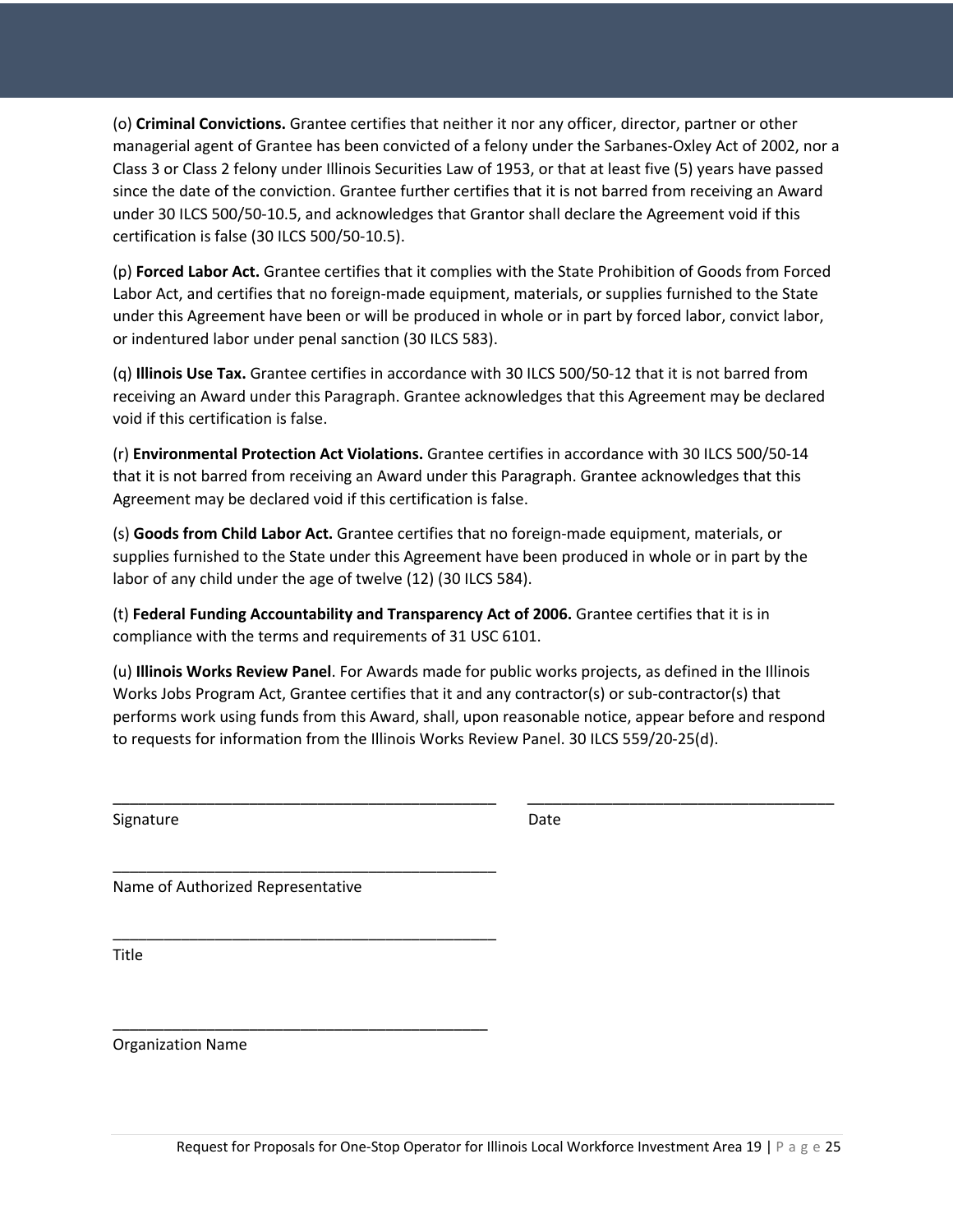#### **Request for Proposals for One-Stop Operator for Illinois Local Workforce Investment Area 19 Attachment G: Vendor's Federal Taxpayer Identification Number**

#### **SUBMITTING ORGANIZATION NAME:**

Under penalties of perjury, I certify that \_\_\_\_\_\_\_\_\_\_\_\_\_\_\_\_\_\_\_\_\_\_\_\_\_\_\_\_\_\_\_\_\_\_\_\_\_is my correct Federal Taxpayer Identification Number. I am doing business as a (please check one):

- o Individual
- o Sole Proprietorship
- o Partnership
- o Corporation
- o Medical and Health Care Services Provider Corporation
- o Real Estate Agent
- o Government Entity
- o Tax Exempt Organization (IRC 501(a) only)
- o Trust or Estate

| Signed         | Date |  |
|----------------|------|--|
| Name and Title |      |  |

\_\_\_\_\_\_\_\_\_\_\_\_\_\_\_\_\_\_\_\_\_\_\_\_\_\_\_\_\_\_\_\_\_\_\_\_\_\_\_\_\_\_\_\_\_\_\_\_\_ \_\_\_\_\_\_\_\_\_\_\_\_\_\_\_\_\_\_\_\_\_\_\_\_\_\_\_\_\_\_\_\_\_\_

Enter your taxpayer identification number in the appropriate space. For individuals and sole proprietors, this is your social security number. For other entities, it is your employer identification number. Federal Employer Identification Numbers (FEINs) must not be used for sole proprietorships.

If you do not have a TIN, apply for one immediately. To apply, get form SS-5, Application for a Social Security Number Card (for individuals) from your local Social Security Administration, or form SS-4, Application for Employer Identification Number (for businesses and all other entities), from your local Internal Revenue office.

To complete the certification if you do not have a TIN, fill out the certification indicating that a TIN has been applied for, sign and date the form, and return it to this agency. As soon as you receive your TIN, sign and date the form, and give it to this agency.

If you fail to furnish your correct TIN to this agency, you are subject to an IRS penalty of \$50.00 for each such failure unless your failure is due to reasonable cause and not to willful neglect.

#### **WILLFULLY FALSIFYING CERTIFICATIONS OR AFFIRMATIONS MAY SUBJECT YOU TO CRIMINAL PENALTIES INCLUDING FINES AND/OR IMPRISONMENT**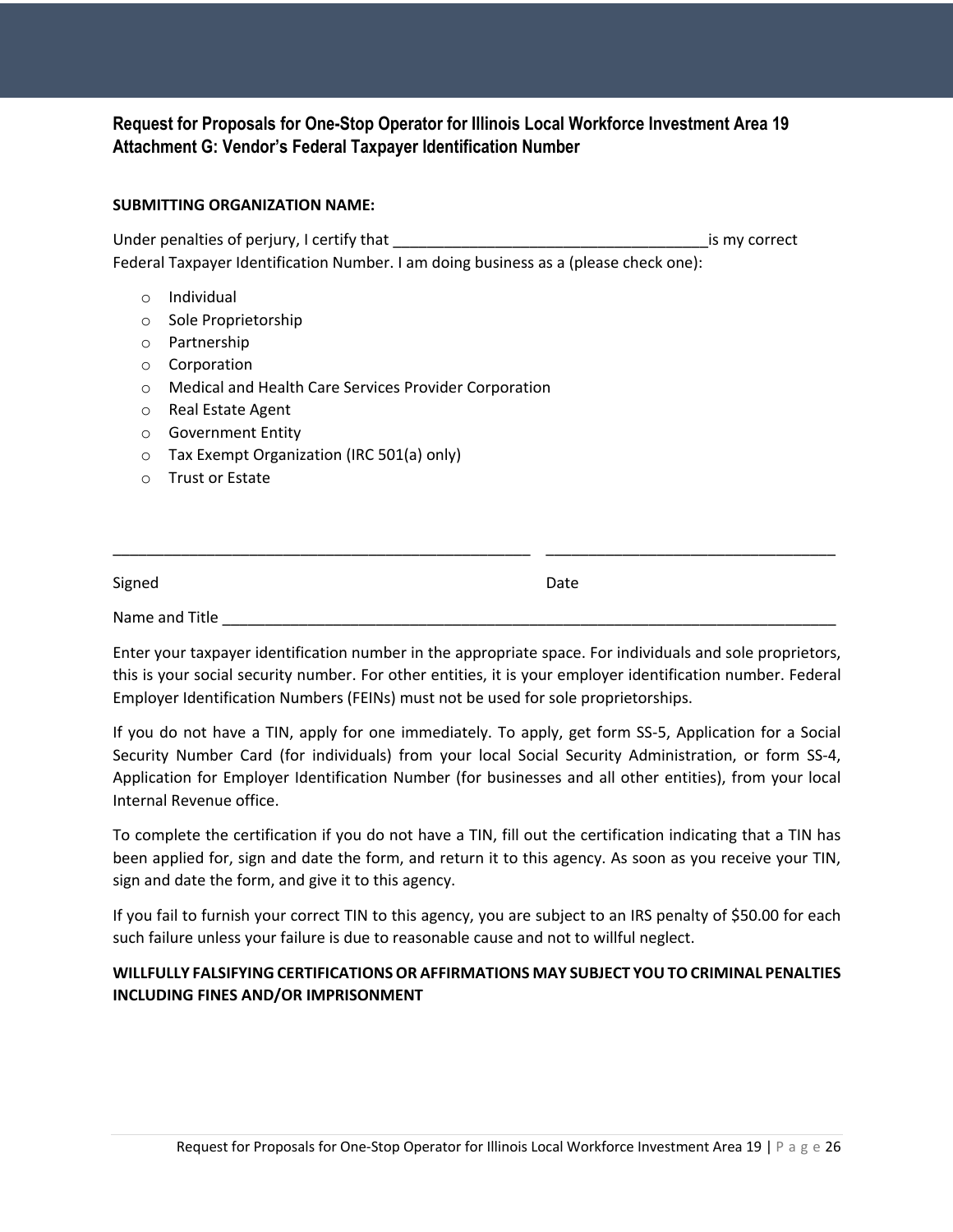#### **Request for Proposals for One-Stop Operator for Illinois Local Workforce Investment Area 19 Attachment H: Resumes**

#### **SUBMITTING ORGANIZATION NAME:**

Include resumes outlining the personal qualifications for each staff person to be included in the proposal.